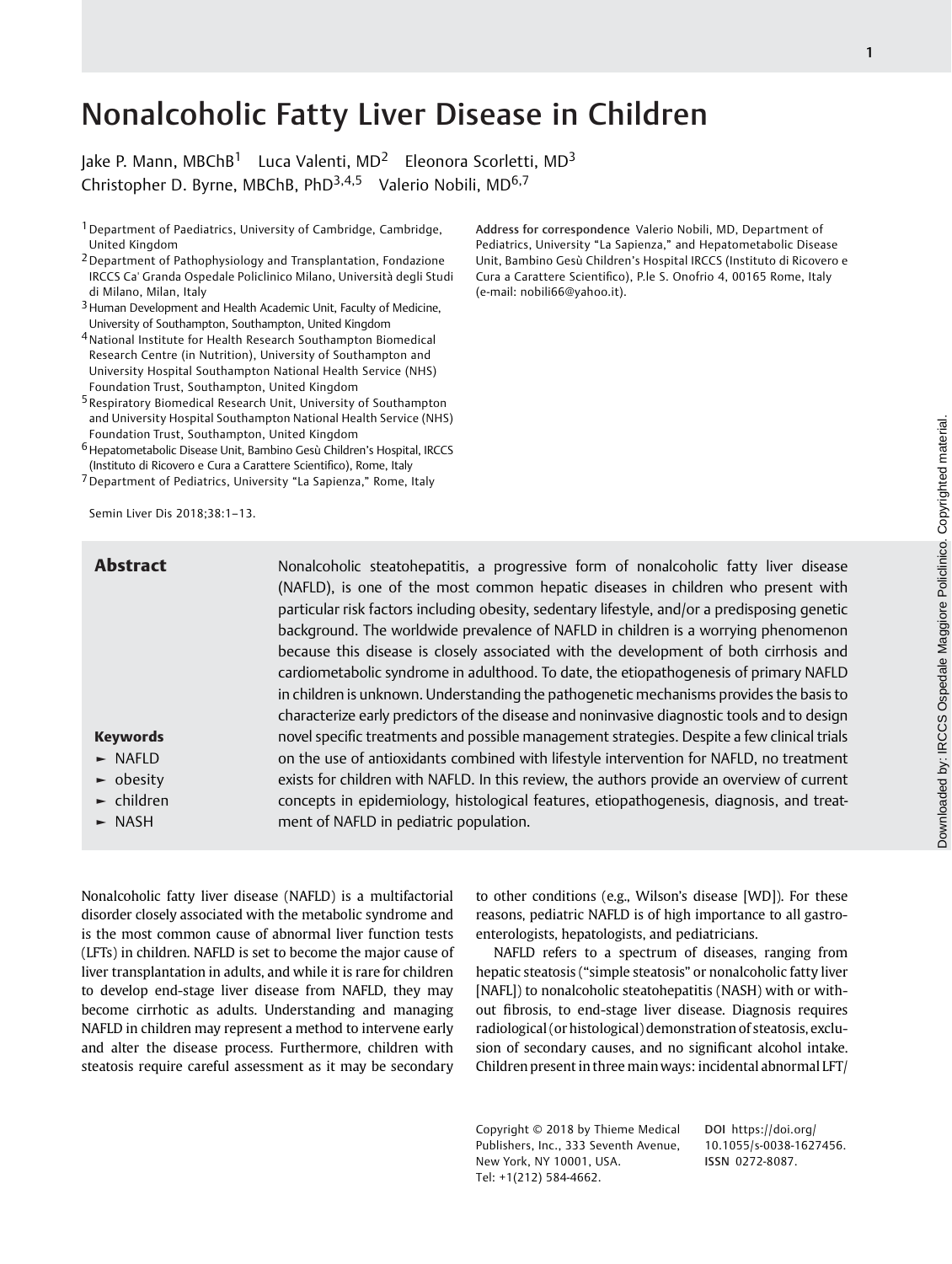imaging, screening in obesity, and during investigation of abdominal pain, the cause of which is not clear.

In this review, we aim to provide an overview of pediatric NAFLD and discuss management in the context of recent guidance.

# Epidemiology

Paralleling the dramatic rise in pediatric obesity worldwide, NAFLD has become a leading cause of chronic liver disease during the developmental age, and the main determinant on pediatric liver disease in Western countries.<sup>1</sup> Several studies have demonstrated a prevalence of 3 to 10% in general pediatric populations, which increases up to 60 to 70% in individuals with metabolic comorbidities.<sup>2</sup> However, NAFLD prevalence varies widely depending on geographical area and diagnostic methods used.

Initial population-based studies, which estimated the prevalence of pediatric NAFLD by determining aminotransferases or by ultrasonography in several countries, have indicated a prevalence range of 3 to 7%.<sup>1</sup> In an autoptic study, conducted in unselected children who died in accidents in California, the prevalence of histological NAFLD ranged from 0.7% in 2- to 4-year-old to 17.3% in 15- to 19-year-old subjects, but increased to 38% in obese children. $3 \text{ In}$  cohorts of children of various nationalities selected for overweight or obesity, the prevalence of elevated alanine aminotransferase (ALT) was higher and ranged from 8 to 42%, whereas the prevalence of bright liver ranged from 1.7 to 77%.<sup>4</sup> A recent attempt to examine NAFLD prevalence based on a meta-analysis of studies conducted in 76 different populations led to an estimate of 7.6% (95% confidence interval [CI]: 5.5–10.3%) in the general population and 34.2% (95% CI: 27.8–41.2%) in obesity clinics.<sup>5</sup> However, there was a huge heterogeneity ( $l^2 = 98\%$ ), which was partly accounted for by sex distribution , difference in body mass index (BMI), and ethnicity, with NAFLD prevalence being higher in males, individuals with more severe adiposity, and Asians. Importantly, use of liver enzymes instead of imaging to diagnose NAFLD led to a significant underestimation of disease prevalence.<sup>5</sup>

Indeed, obesity and metabolic syndrome features are the major risk factors for pediatric NAFLD. The prevalence of this condition is higher in overweight (gender- and age-specific  $BMI > 85$ th percentile) or obese ( $> 95$ th) children as compared with normal weight pairs. However, due to the closest link to insulin resistance, central adiposity, which is accumulation of fat in visceral organs, plays a specific contribution in determining disease risk. $6,7$  Indeed, waist circumference, an easily available index of visceral fat, correlates with NAFLD independently of BMI. $1,8$ 

Nutritional factors, such as excessive intake of calories, processed food, and a sedentary lifestyle, play a key role in the predisposition to liver fat accumulation, NAFLD, and progressive liver disease.<sup>9,10</sup> Fructose intake has emerged as an important determinant of NAFLD risk, independently of total caloric intake, probably due to the ability to stimulate de novo lipogenesis  $(DNL)^{11,12}$  This has recently been demonstrated to translate into increased risk of NASH.<sup>13</sup>

The quality of fat, and specifically a reduced omega-3: omega-6 ratio, has also been reported to predispose to NAFLD in children at higher risk.<sup>14</sup> On the other hand, high levels of physical activity are associated with protection from NAFLD.<sup>8</sup>

Inherited factors account for a large proportion of the interethnic and interindividual variability in the predisposition to NAFLD. Genetic studies have now identified the specific common variants that influence hepatic fat metabolism as important determinants of NAFLD in children and adults.<sup>15–17</sup> Also, in the developmental age, NAFLD is more prevalent in individuals of Hispanic and Asian ethnicities as compared with Europeans, whereas those of African ancestry are relatively protected.<sup>5,18</sup> The most validated genetic risk factors are the PNPLA3 I148M and TM6SF2 E167K mutations that influence lipid droplet remodeling and the secretion of lipids from hepatocytes,<sup>19–21</sup> GCKR P446L regulating lipogenesis, $^{22}$  and genetic variation in the MBOAT7 gene that affects acyl chain remodeling of phosphatidylinositol.<sup>17</sup> Evaluation of these genetic risk variants increases the ability to stratify the risk of NAFLD.<sup>23</sup> Recent studies also suggest a link between NAFLD and epigenetic modifications and stable changes in expression of DNA related to chemical modifications of DNA and chromatin structure, caused by exposure to environmental factors.<sup>24</sup> In fact, accumulating evidence suggests that an adverse intrauterine environment as detected by low birth weight is associated with increased risk of pediatric and adult NAFLD.<sup>23,25</sup>

# Histology

From a histopathological point of view, NAFLD encompasses a disease spectrum ranging from "simple steatosis" (NAFL) to NASH, which is characterized by the presence of hepatocellular damage under the form of ballooning and mixed lobular inflammation, is associated with the activation of pericellular–perisinusoidal fibrogenesis, and evolves to fibrosis, cirrhosis, and hepatocellular carcinoma (HCC) in a variable proportion of cases.<sup>26</sup> Other common features include Mallory–Denk bodies, megamitochondria, acidophil bodies, and iron accumulation.<sup>27</sup>

NASH is associated with faster progression of liver fibrosis as compared with simple steatosis.<sup>28</sup> Importantly, fibrosis stage is the main determinant of the prognosis of patients with NAFLD, concerning both liver-related and overall mortality.<sup>29–32</sup>

Pediatric NAFLD displays some peculiar histological features compared with the adult form and, unlike the adult disease, is rarely influenced by some secondary lifestyle factors (e.g., alcohol and drugs), whereas others may have a more prominent role (e.g., fructose intake). Indeed, two different types of histological damage have been described in children with NAFLD:<sup>33</sup> "type 1" NAFLD and "type 2" NAFLD. Type 1 NAFLD refers to the histological features classically associated with NASH in obese adults. These are represented by steatosis, that is, accumulation of neutral lipids within intracellular lipid droplets, which is generally more severe in the centrilobular area. This is accompanied by hepatocellular damage in the form of ballooning, lobular inflammation, and/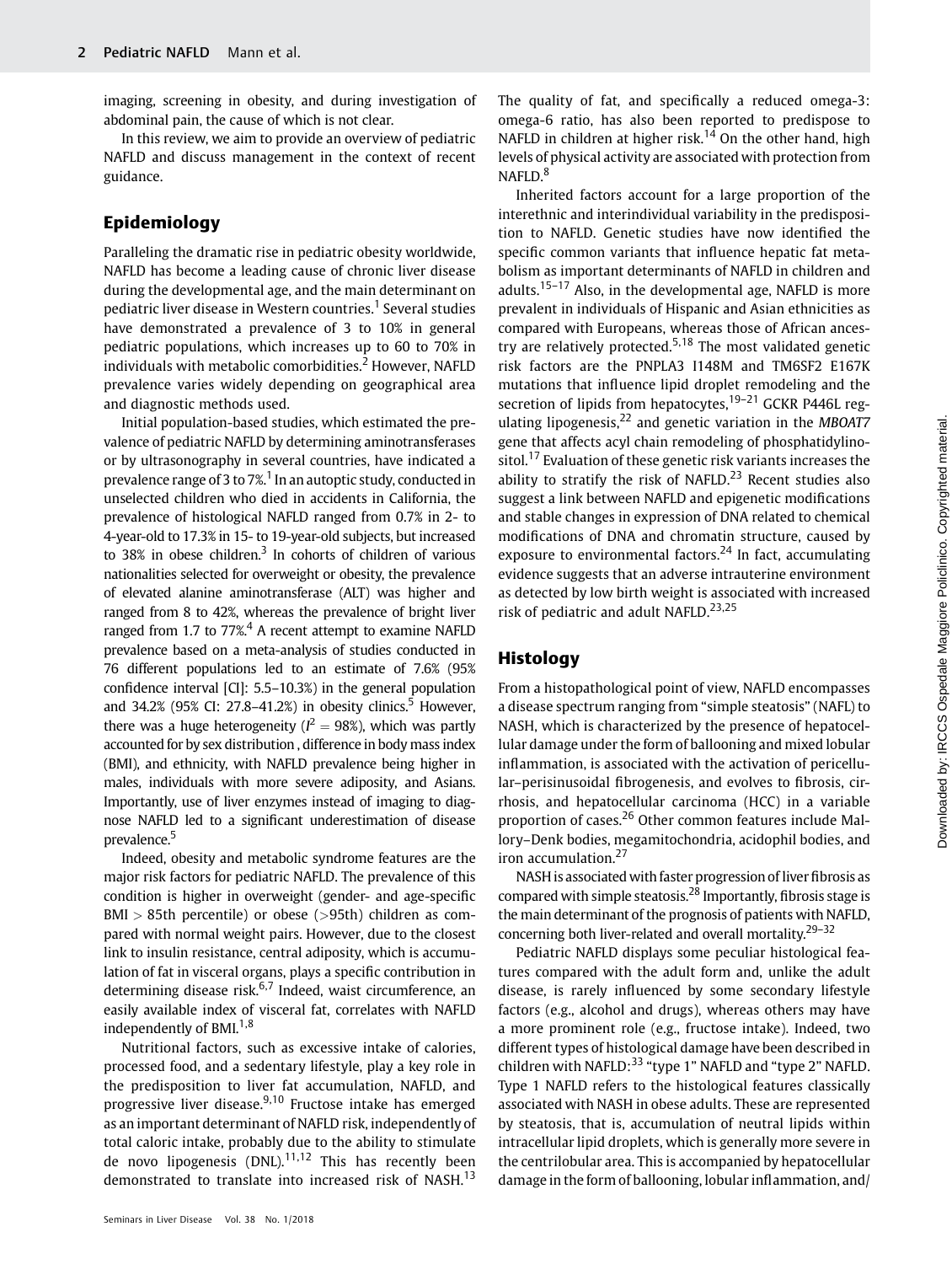or perisinusoidal fibrosis. In contrast, type 2 NAFLD has been described more frequently during the developmental age and is characterized by steatosis with portal inflammation and/or periportal fibrosis. This form is more commonly observed in males and in children of Hispanic or Asian ethnicity as compared with Europeans.<sup>33</sup> However, in the majority of series, it was found that although type 2 features are more frequent, most pediatric patients display overlapping features of type 1 and type 2 NAFLD, which can be considered the two extremes of a pathological spectrum.34–<sup>36</sup> Importantly, portal inflammation, which is typical of type 2 NAFLD, has been associated with more severe fibrosis stage.<sup>37</sup>

In a recent series of 440 Caucasian children with histological NAFLD, 12% had type 1, 22% had type 2, and 66% had overlapping features.<sup>38</sup> Remarkably, those with type 2 had a more severe metabolic phenotype, with higher central adiposity and dyslipidemia. Furthermore, the presence of portal inflammation, a feature of type 2 NAFLD, was independently associated with waist circumference and clinically significant fibrosis, suggesting that this histological feature is involved in mediating faster progression of the disease.

# Pathogenesis of Nonalcoholic Fatty Liver Disease in Children

The pathogenesis of NAFLD in adults has been welldefined.39–<sup>42</sup> In contrast, the pathogenesis of NAFLD in children has not been the object of comparable attention, and thus its contributing factors have yet to be mapped comprehensively and fully understood. In the following sections, we describe the key pre- and postnatal factors that have been shown to affect the pathogenesis of NAFLD in children.

### Prenatal Factors

Recent evidence has shown that there are some prenatal factors that are responsible for the pathogenesis of pediatric NAFLD, such as maternal obesity, metabolic syndrome during pregnancy, gestational diabetes, and low birth weight.<sup>43-46</sup> This is supported by a series of well-conducted in vitro and in vivo mechanistic studies. It is a multifactorial process that results from a combination of biochemical factors (fetal insulin, lipid profile) and epigenetic modification, which influences hepatic DNL, mitochondrial function, and oxidative stress in hepatocytes, macrophages, and adipocytes. $47-53$  It is generally agreed that a "second hit" is required to initiate development of NAFLD as an adolescent or adult, for which the most important is a positive energy balance in the form of a high-fat/high-carbohydrate (Western) diet.46,51,52,54 Recent human studies showed that there is an association between maternal prepregnancy BMI and infant ectopic fat deposition in the liver and in the intra-abdominal cavity<sup>45</sup> ( $\blacktriangleright$ **Table 1**). Magnetic resonance imaging (MRI) has been used tomeasure adiposity and hepaticliver fat in newborns of obese mothers and women with gestational diabetes.44,45 In one of these studies, a correlation was shown between gestational BMI and offspring hepatic lipid accumulation.<sup>45</sup> Though it is unclear whether these same newborns go on to develop progressive NAFLD, a possible explanation for the ectopic hepatic fat deposition in these newborns may be that immature fetal adipocytes are not sufficiently developed to accommodate and store lipids crossing the placenta in excess, throughout pregnancy. Consequently, in the presence of maternal obesity or gestational diabetes mellitus (two states where nonesterified fatty acid concentrations might be expected to be increased), excess transference of maternal lipid will result in accumulation of fetal ectopic fat as the fetus is not able to expand adipose depots to buffer the increased transplacental lipid delivery.<sup>55</sup> The presence and persistence of liver fat after birth have also been shown by us in a mouse model developed to investigate developmental programming of offspring NAFLD.<sup>56</sup> In this study, we showed that increased dietary maternal fat intake in the mother from before conception primed the development of increased liver fat in the offspring mice in adulthood, even if the offspring mice had only ever eaten a normal chow (carbohydrate-rich, low-fat) diet from weaning until adulthood. Furthermore, adult mice that had been exposed in utero to increased dietary maternal fat intake in the mother from before conception, coupled with only consuming the same high-fat diet from weaning until adulthood, developed a florid form of NASH, which was a considerably more severe form of NAFLD than comparator mice who had only been exposed to the high-fat diet from weaning until adulthood. Additionally, mice exposed to gestational high-fat diet had decreased mitochondrial electron transport chain function, suggesting that a stressor in early live caused dysfunctional mitochondria that are less efficient at preforming mitochondrial β-oxidation, predisposing the mouse to hepatic fat accumulation and programming the development of NAFLD in adulthood. Another interesting prenatal factor associated with the pathogenesis of pediatric NAFLD is the perturbation of intrauterine environment during pregnancy. According to the "thrifty phenotype" hypothesis, intrauterine growth retardation can lead to several chronic conditions and metabolic disorders (such as NAFLD) later in life.<sup>57</sup> We have shown that the "small for gestational age" state was significantly associated with severe liver steatosis (NAFLD Activity Score > 5) in childhood.<sup>58</sup> Moreover, in a large epidemiological study, Sandboge et a have also shown that body weight at 2 years was negatively associated with NAFLD after adjusting for age, sex, and gestational age. Thus, the current evidence to date suggests that the intrauterine environment has the potential to have a powerful effect on the offspring's future risk of developing NAFLD later in life.

#### Postnatal Factors

The postnatal factors predisposing to pediatric NAFLD are similar to those for adult NAFLD and include common factors such as obesity, hyperinsulinemia, and insulin resistance. In the presence of obesity, the potential for good adipose tissue expansion is fundamental for maintaining lipid homeostasis and insulin sensitivity and for protecting the lipid from increased lipid and inflammatory fluxes that have the potential for promoting development and subsequent progression of NAFLD. When the process of the adipose tissue expansion fails, there is an associated low-grade inflammation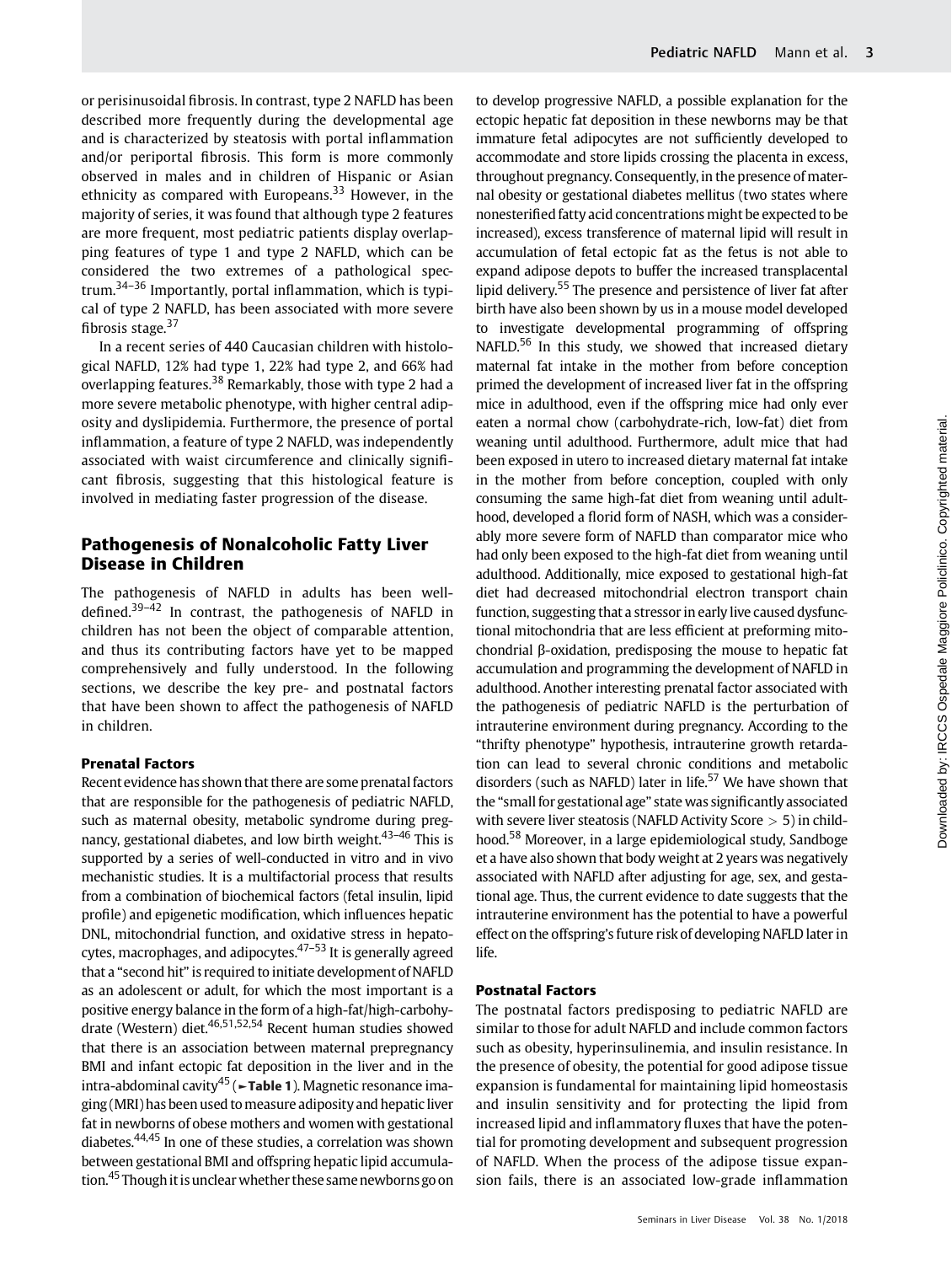|  |  |  |  |  |  |  |  | <b>Table 1</b> Human evidence for prenatal and infant risk factors associated with NAFLD |  |  |
|--|--|--|--|--|--|--|--|------------------------------------------------------------------------------------------|--|--|
|--|--|--|--|--|--|--|--|------------------------------------------------------------------------------------------|--|--|

| Study                                                                                         | Methodology                                                                                        | <b>Findings</b>                                                                                                                                                                                                                                           |
|-----------------------------------------------------------------------------------------------|----------------------------------------------------------------------------------------------------|-----------------------------------------------------------------------------------------------------------------------------------------------------------------------------------------------------------------------------------------------------------|
| Ayonrinde et al <sup>123</sup>                                                                | $N = 1,170$<br>Mean age: 17 y<br>Prospective<br><b>USS-diagnosed NAFLD</b>                         | NAFLD independently associated with:<br>Maternal prepregnancy obesity<br>(OR: 2.3)<br>Breastfeeding 64 mo (OR: 0.6)<br>Adolescent obesity (OR: 9.1)                                                                                                       |
| Bugianesi et al; <sup>58</sup> Nobili et al; <sup>124</sup> and<br>Nobili et al <sup>25</sup> | $N = 288$<br>Mean age: 13 y<br>Retrospective<br>Biopsy-diagnosed NAFLD                             | Low birth weight associated with<br>increased severe steatosis and portal<br>inflammation, independent of insulin<br>resistance<br>Each month of breastfeeding reduced<br>NASH (OR: 0.7) and fibrosis (OR: 0.9)<br>SGA associated with insulin resistance |
| Suomela et al <sup>23</sup>                                                                   | $N = 2,042$<br>Mean age: 42 y<br>Prospective<br>USS-diagnosed NAFLD                                | NAFLD independently associated with:<br>Preterm birth (OR: 2.4)<br>Small for gestation age (OR: 1.8)<br>Birth weight (OR: 0.8)<br>Insulin at $11 y (OR: 1.3)$                                                                                             |
| Breij et al <sup>125</sup>                                                                    | $N = 268$<br>Mean age: 21 y<br>Retrospective<br>FLI-diagnosed NAFLD                                | Rapid catch-up growth in the first 3 mo<br>associated with high FLI score<br>No association of FLI with SGA                                                                                                                                               |
| Sandboge et al <sup>126</sup>                                                                 | $N = 1,587$<br>Mean age: 62 y Retrospective<br>NAFLD liver fat score/equation diag-<br>nosed NAFLD | Weight at 2 y negatively correlated with<br>NAFLD score<br>Low weight at 2 y with later adult obe-<br>sity had high risk of NAFLD (OR: 19.5)                                                                                                              |
| Fraser et al <sup>127</sup>                                                                   | $N = 2,101$<br>Mean age: 68 y<br>Retrospective<br>Abnormal LFT                                     | Birth weight negatively correlated with<br>ALT, GGT, and ALP                                                                                                                                                                                              |

Abbreviations: ALT, alanine aminotransferase; AST; aspartate aminotransferase; FLI, fatty liver index; GGT, gamma–glutamyl transpeptidase; LFT, liver function test; NAFLD, nonalcoholic fatty liver disease; NASH, nonalcoholic steatohepatitis; OR, odds ratio; SGA, small for gestational age; USS, ultrasound scan.

associated with adipocyte autophagy and adipokine production. In this low-grade inflammatory state, there is increased flux of free fatty acids from the adipose tissue to the liver together with increased proinflammatory cytokines causing the recruitment of macrophages in adipose tissue, stimulating the production of TNF- $\alpha$ , IL-6, and reactive oxygen species, and increasing adipocyte lipolysis.<sup>59</sup> In the liver, the combined effect of free fatty acids and adipokines coming from the adipose tissue increases endoplasmic reticulum stress with consequent activation of Kupffer cells, and this triggers liver inflammation, potentially promoting development of NASH.<sup>60</sup> This inflammatory state triggers a cascade of hepatocyte injury and increases oxidative stress and mitochondrial dysfunction with consequent impairment of liver metabolic capacity. Hyperinsulinemia and insulin resistance also contribute to the development of NAFLD in adolescence as during puberty, children experience a physiological state of insulin resistance. In a large cross-sectional study, Moran et al studied 357 healthy children and adolescents who underwent hyperinsulinemic–euglycemic clamps. They showed that there are significant differences in insulin resistance between boys and girls and that insulin resistance increases significantly at Tanner stages 2, 3, and 4 but decreases to near prepubertal levels at Tanner stage 5.

Furthermore, while insulin resistance was related to BMI and anthropometric measures of fatness, these factors did not completely explain the insulin resistance that occurs during the Tanner stages of puberty.<sup>61</sup> Moreover, in further work, the authors showed there are sex-related developmental changes in insulin resistance, which are independent of changes in adiposity.<sup>62</sup> During the transition from late childhood through adolescence, insulin resistance in males increased in association with increased triglyceride concentrations and decreased high-density lipoprotein cholesterol levels. This phenomenon was noted despite a concurrent reduction in body fatness in male children, whereas the opposite effect was observed in female children. It is interesting to speculate that these sex-related developmental changes in insulin resistance may underpin not only differences in NAFLD prevalence between males and females in adulthood but also differences in cardiovascular risk between males and females in adult life.

In childhood, a physiological state of insulin resistance plus a sedentary lifestyle and the consumption of unhealthy food<sup>63</sup> may increase obesity, decrease skeletal muscle oxidation of lipids, and promote hepatic DNL. In the presence of hyperinsulinemia that is associated with insulin resistance, acetyl-CoA carboxylase is activated by insulin, and acetyl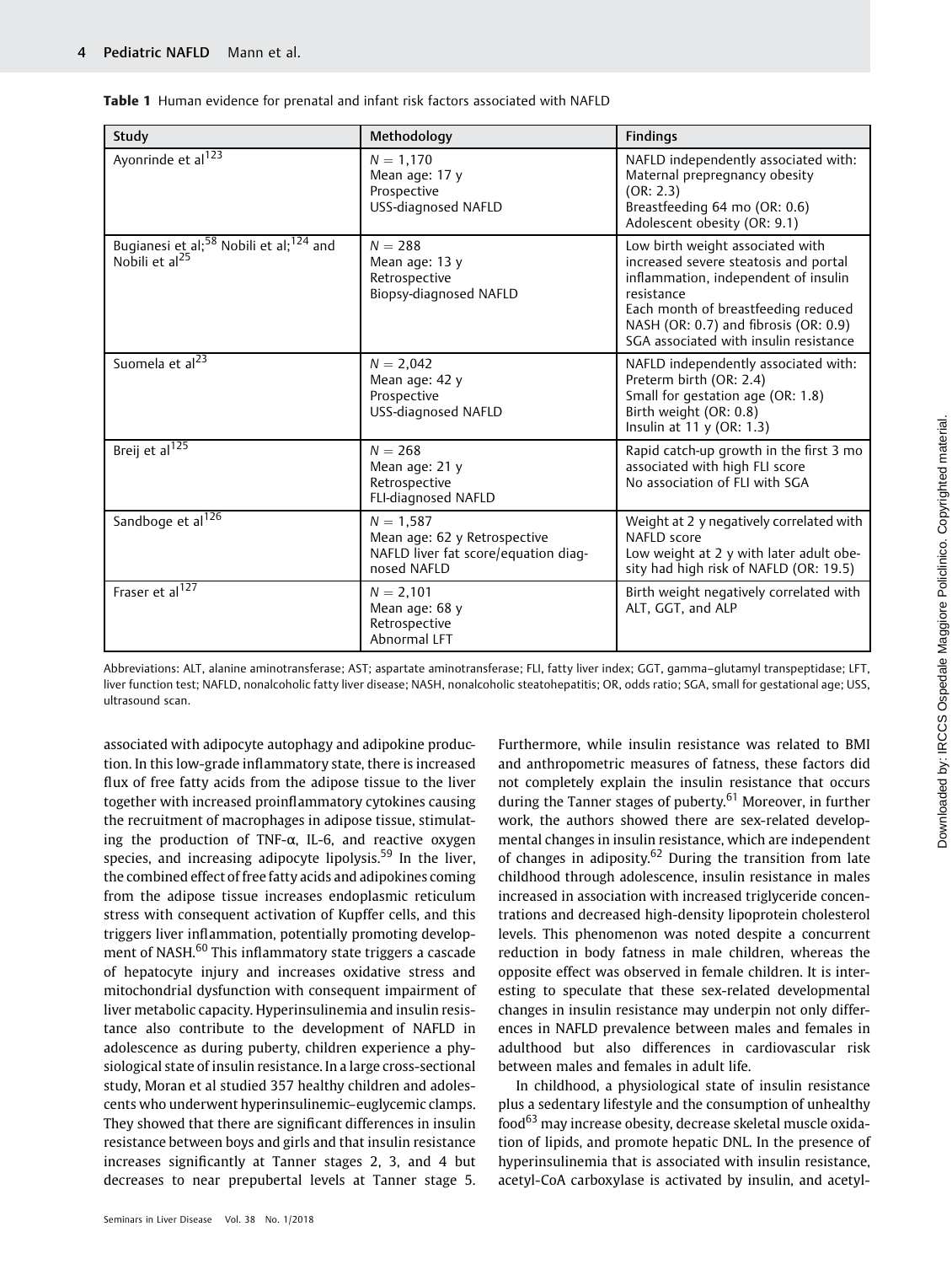CoA is converted into malonyl-CoA, which is the committed step in hepatic fatty acid synthesis. There are two important transcription factors that regulate DNL: sterol regulatory element-binding protein-1 (SREBP-1c) and carbohydrate response element-binding protein (ChREBP). These transcription factors regulate enzymes involved in fatty acid and triacyl glycerol synthesis. In addition, a high-carbohydrate diet, particularly one that contains high levels of dietary fructose, can increase hepatic DNL by increasing substrate supply and promoting the expression of SREBP-1c and ChREBP.<sup>64,65</sup> DNL is an energy-expensive process consuming 7 ATPs and 14 NADPH to generate each palmitate from acetyl-CoA.<sup>66</sup> Consistent with this, fructose causes hepatic ATP depletion with resultant oxidative stress and potential for mitochondrial dysfunction.67,68

Softic et al investigated the differential effects of glucose and fructose in a mouse model and showed that the addition of fructose to a high-fat diet was associated with increased expression of SREBP-1c and ChREBP and increased fatty acid synthesis, as well as hepatic insulin resistance. In contrast, when glucose was added to the high-fat diet, the authors found an increase in total ChREBP and liver triglyceride accumulation but not insulin resistance (►Fig. 1).<sup>64,69</sup> In the same study, Softic et al studied hepatic expression of ketohexokinase (KHK), an enzyme that catalyzes the first step of intracellular fructose metabolism, $70$  in both mice and obese adolescents with NAFLD who were undergoing bariatric surgery. The authors found that KHK expression was increased twofold in mice whose high-fat diet was supplemented with fructose. This finding contrasted with their observations in mice whose high-fat diet was supplemented with glucose, where KHK expression did not increase significantly. In the adolescents, KHK expression was twofold higher in obese patients with NASH compared with obese patients without fatty liver. Thus, these data suggest that dietary fructose is associated with an increased expression of KHK favoring the production of acyl-CoA that contributes to the development of NAFLD through increased DNL.<sup>69</sup> The high activity of KHK contributes to reduced cellular ATP by rapid phosphorylation of fructose, and, through regeneration of ATP in oxidative phosphorylation, hepatocytes become depleted in inorganic phosphate. The net effect is elevated uric acid<sup>71</sup> production, which has been independently associated with advanced NASH histology in children.<sup>13</sup>

# Hepatic Outcomes

The long-term hepatic outcomes of pediatric NAFLD are not clear due to a lack of prospective natural history data, and few children undergo paired biopsies. The outcomes of NAFLD in adults are more defined, where data demonstrate that after over 30 years of follow-up, NAFLD is associated with increased all-cause mortality (hazard ratio [HR]: 1.3) and HCC in (OR: 6.6).<sup>30</sup> Overall, liver-related events occur in  $< 10\%$  of patients with NAFLD, but there is a strong correlation with fibrosis stage and outcome.<sup>29</sup> In addition, it has been suggested that



Fig. 1 Pre- and postnatal factors contribute in NAFLD pathogenesis.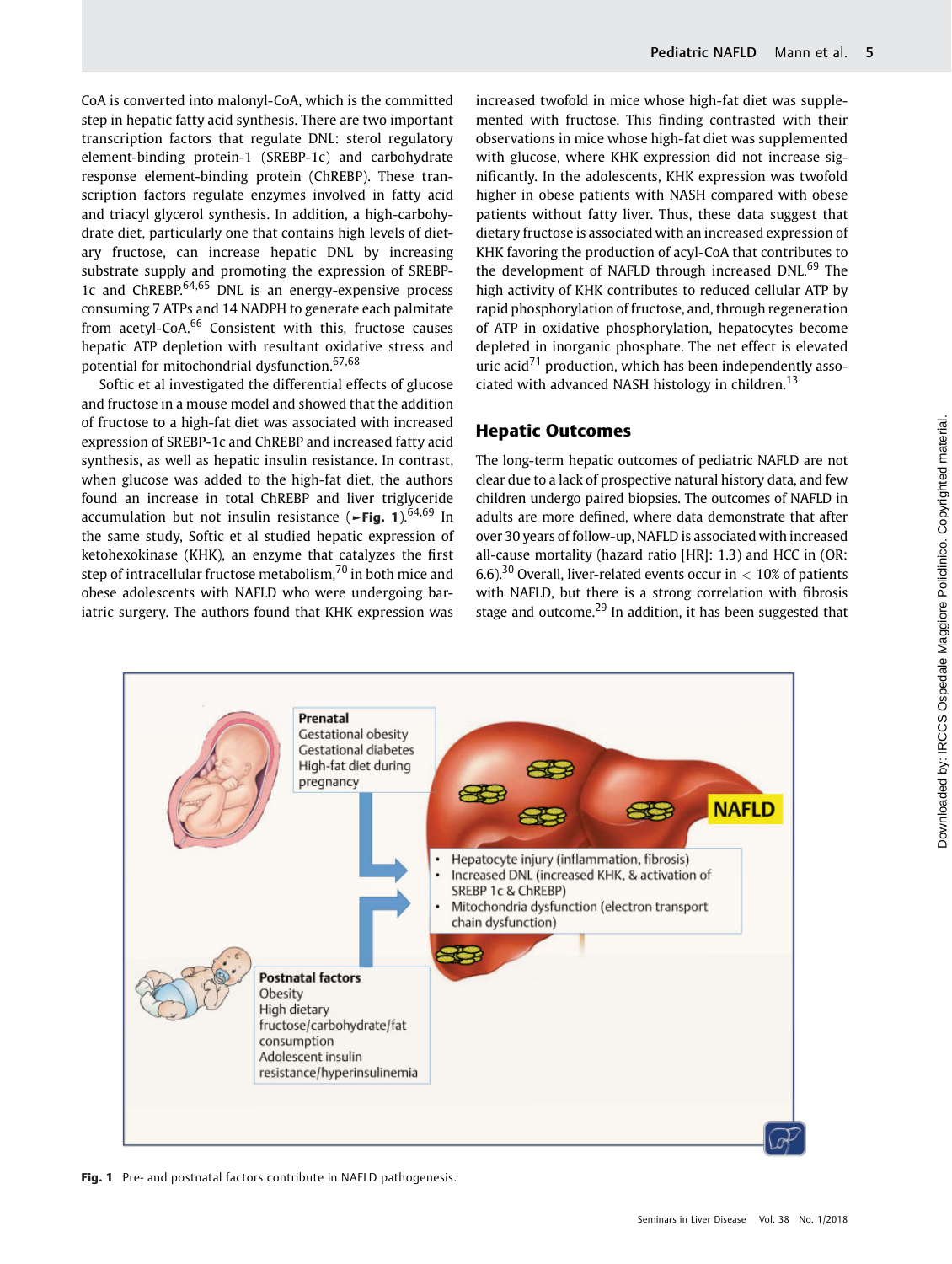there is a group of "rapid progressors" who may develop severe fibrosis within 5 years,<sup>28</sup> though it remains to be established whether this is due to sampling variability on repeat biopsy. Liver-related causes of death are third after cardiovascular disease and nonhepatic malignancy.

There are no robust data to determine whether this natural history holds true for pediatric NAFLD. It is also not well established what proportion of children with NAFLD continue to have NAFLD as adults. It is known that around a third of obese adolescents will become obese adults,  $72$  but a follow-up study from pediatric to adult transition in NAFLD has not yet been reported.

Feldstein et al reported a retrospective cohort of 66 children with NAFLD in which 2 children underwent transplant for decompensated cirrhosis.<sup>73</sup> This study has the longest followup, but its retrospective design and lack of data on method of diagnosis for children limit its conclusions. There have been other case series to suggest that severe fibrosis is possible while still a child;<sup>74</sup> however, it is generally regarded that endstage liver disease while under 16 years of age is unlikely to be secondary to NAFLD alone and should prompt a search for alternative diagnoses.<sup>75</sup> It is worthy to mention that there are some specific circumstances, particularly acquired hypothalamic–pituitary insufficiency, that may be associated with rapid progression of fibrosis.<sup>76</sup>

In adults, fibrosis is the sole predictor of long-term liverrelated events.<sup>31</sup> This finding has been reproduced in multiple cohorts, and noninvasive fibrosis scores (NAFLD fibrosis score, Fibrosis 4, BARD [BMI  $\geq$ 28 kg/m<sup>2</sup>, an AST/ALT ratio  $\geq$ 0.8 and diabetes]) correlate with mortality.<sup>77</sup> While similar scores exist in pediatric NAFLD (e.g., the pediatric NAFLD fibrosis index<sup>78</sup>), it is not known whether they correlate with long-term outcome.

Data from randomized controlled trials demonstrate that stage 1 and 2 fibroses are readily reversible within 2 years.<sup>79,80</sup> It is not known to what extent advanced fibrosis can regress in pediatric NAFLD.

Therefore, to accurately determine the long-term hepatic outcomes in pediatric NAFLD, natural history studies are required. These have recently been established on both sides of the Atlantic $81,82$  and are likely to require more than 20 years follow-up to quantify rates of HCC development and liver failure.

# Dangerous Liaisons

There are several potential pitfalls in the diagnosis, monitoring, and management of pediatric NAFLD, which will be discussed in this section.

The most important point about diagnosing NAFLD in children is to exclude conditions masquerading as fatty liver. It is recognized that a variety of liver and systemic disorders may cause secondary steatosis, including those listed in ►Table 2.

Schwimmer et al presented strong evidence for liver biopsy in children with suspected NAFLD. Out of 374 children referred from primary care, 255 underwent biopsy and 61 had a diagnosis other than NAFLD, most frequently autoimmune hepatitis. Children and adults with "lean" NAFLD, with BMI and waist circumference < 95 percentile, are more likely to have secondary causes for steatosis or NAFLD-associated polymorphisms.<sup>83</sup> In very lean children with severe insulin resistance, lipodystrophy should be considered.<sup>84</sup>

Differentiating between WD and NAFLD may be very challenging, and some pediatricians would argue that biopsy is the only method to truly exclude WD. Ceruloplasmin is a good screening test for WD and, depending on the threshold used, may have a negative predictive value of 99% ( $\blacktriangleright$ Table 3).<sup>85</sup> However, a subset of patients may have normal ceruloplasmin, and missing the diagnosis can result in permanent neurologic damage. Therefore, a liver biopsy with dry weight copper improves the reliability of diagnosis, but can give a false-positive result (for WD) as cholestatic disorders can cause copper accumulation.<sup>75</sup> Molecular genetics can be used to make a diagnosis of WD, but ATP7B can be affected by a variety of mutations; therefore, genetics cannot exclude the diagnosis.<sup>86</sup>

Lysosomal acid lipase deficiency (LAL-D), also known as cholesterol ester storage disease, is a potential differential

| Secondary causes of NAFLD              | <b>Test</b>                            | Abnormality                                |
|----------------------------------------|----------------------------------------|--------------------------------------------|
| Hepatitis B and C, EBV, CMV            | Viral hepatitis serology               | IgG or IgM serology positive               |
| Wilson's disease                       | Serum ceruloplasmin                    | Low levels                                 |
|                                        | Liver biopsy                           | Raised dry weight copper                   |
| Autoimmune hepatitis                   | Autoantibodies                         | Positive ANA/ASMA                          |
|                                        | Immunoqlobulins                        | Increased IqG                              |
| Alpha-1-antitrypsin deficiency         | Alpha-1-antitrypsin levels and Pi type | PiZZ                                       |
| Hereditary hemochromatosis             | Serum iron studies                     | Raised ferritin and transferrin saturation |
| Lipodystrophy and other insulin-resis- | Clinical examination                   | Reduced subcutaneous adipose               |
| tance syndromes                        | Serum fasting insulin                  | Greatly elevated                           |
| LAL deficiency                         | Dry blood spot assay                   | Reduced LAL activity                       |

Table 2 Some secondary causes of hepatic steatosis that should be excluded before making a diagnosis of pediatric NAFLD

Abbreviations: ANA, antinuclear antibodies; ASMA, antismooth muscle antibodies; CMV, cytomegalovirus; EBV, Epstein–Barr virus; IgG, immunoglobulin G; IgM, immunoglobulin M; LAL, lysosomal acid lipase; NAFLD, nonalcoholic fatty liver disease.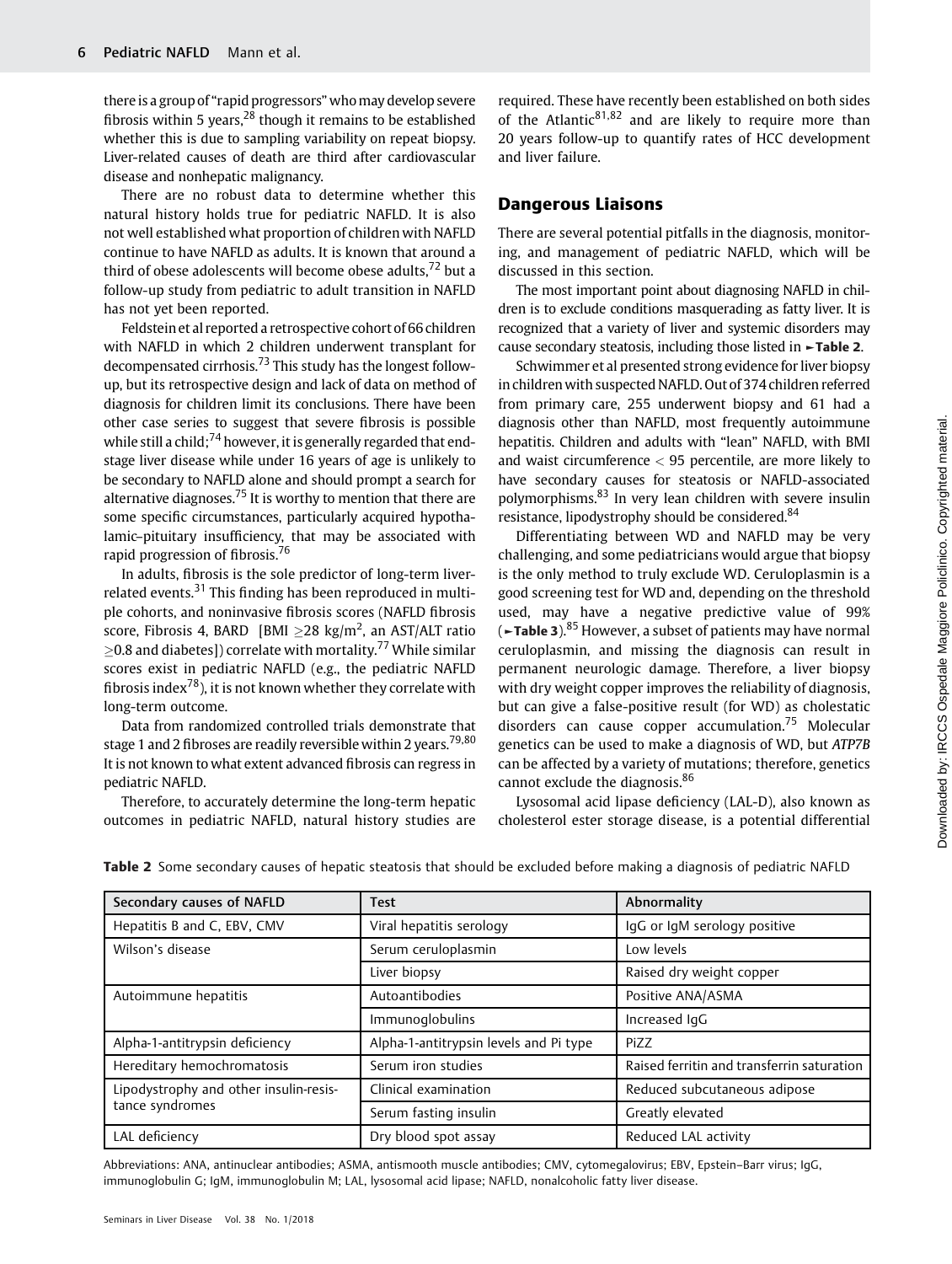| Ceruloplasmin<br>concentration<br>cutoff $(g/L)$ | Sensitivity (%) | Specificity (%) | Positive predictive<br>value (%) | Negative predictive<br>value (%) |
|--------------------------------------------------|-----------------|-----------------|----------------------------------|----------------------------------|
| 0.20                                             | 98              | 56              | 48                               | 99                               |
| 0.14                                             | 93              | 100             | 100                              | 97                               |
| 0.10                                             | 79              | 100             | 100                              | 92                               |

Table 3 Data on the validity of use of three different cutoff thresholds of ceruloplasmin for the diagnosis of Wilson's disease in patients clinically suspected of having the condition

diagnosis for NAFLD. This rare, autosomal recessive lysosomal disorder has a wide spectrum of clinical presentation.<sup>87</sup> Wolman disease is the most severe form, with rapidly progressive liver failure in infants. A milder form presents in childhood or adults with hepatic steatosis, raised aminotransferases, raised low-density lipoprotein, and low highdensity lipoprotein. Diagnosis is theoretically important because of the potential for treatment with sebelipase alfa.<sup>88</sup> However, despite the possibility of misdiagnosis of LAL-D as NAFLD, or a role of LAL in NAFLD, <sup>89</sup> to date there are no reports of identification of LAL-D in cohorts of children with fatty liver; therefore, its relevance to routine clinical practice remains to be established.

It is not clear how best to monitor pediatric NAFLD, but it is well established that aminotransferases are a poor marker of disease activity. Alanine aminotransferase (ALT) and aspartate aminotransferase fluctuate throughout the disease course and do not correlate with fibrosis,  $90$  though they may show some correlation with NAFLD activity score.<sup>38</sup> Blood often becomes most abnormal during the relatively insulinresistant state of adolescence;<sup>91</sup> therefore, a reduction of ALT without evidence of weight loss should not be relied upon as a reassuring finding.

Though the long-term cardiovascular and metabolic outcomes of pediatric NAFLD have yet to be formally quantified, these are likely to be the main burden of disease for patients in adult life.<sup>29,32</sup> Therefore, hepatologists must remember that weight loss and improvement of insulin resistance are the most important management goals. Apart from therapies, targets at improving liver disease activity are discussed below.

# Management Program

The treatment of pediatric NAFLD can be divided into conservative, medical, and surgical approaches. As alluded to above, the determinants of successful management are not clear as the natural history of the condition is uncertain. The goals are multidimensional: improve the metabolic health of children to reduce their long-term cardiovascular risk and reduce liver-related clinical events, presumably by targeting fibrosis. Results from the major controlled trials in pediatric NAFLD are summarized in **-Table 4.** 

Weight loss is the core therapy for pediatric NAFLD and for all children with obesity.<sup>92</sup> This may be achieved by dietary modification and/or physical activity. A variety of diets have been used in randomized and nonrandomized clinical trials. The most frequently used diet is a "low-fat" hypocaloric diet with 25 to 30 kcal/kg, 50 to 60% carbohydrate and 23 to 30% fat (with one-third saturated fat).  $80,93,94$  A recent systematic review of dietary and physical activity interventions found that there was insufficient evidence to suggest any single method of weight loss, but that greater weight loss gave a larger improvement in noninvasive markers of NAFLD.<sup>95</sup> In studies with biopsy endpoints, a reduction in age- and sexcorrected BMI is associated with an improvement in features of NAS and fibrosis.<sup>80</sup>

There is recent physiological evidence to suggest that fructose restriction improves the metabolic profile of obese children and potential for treatment of fatty liver.<sup>12</sup> Lowcarbohydrate<sup>96</sup> or low-fructose<sup>97</sup> diet has only been used in pilot studies on pediatric NAFLD; however, there are several larger studies planned.<sup>98</sup>

However, it must be remembered that even with close follow-up in well-conducted clinical trials, there is a relatively poor response to dietary and physical activity in childhood obesity.<sup>99</sup> Compliance is poor, and participants with low uptake of advice have greater increases in aminotransferases.<sup>93</sup> Therefore, NAFLD should ideally be managed in a multidisciplinary clinic that includes a dietician, clinical nurse specialist, and clinical psychologist to give the best chance of achieving weight loss.

There are no approved pharmacological therapies of pediatric NAFLD.<sup>100</sup> The main groups of agents that have been tested to date are antioxidants, metformin, polyunsaturated fatty acids (PUFAs), probiotics, and vitamin D.

The American Association for the Study of Liver Diseases (AASLD) guidance recommends vitamin E as the only therapy that is potentially efficacious in pediatric NAFLD.<sup>92</sup> This is primarily based on data from the Treatment of NAFLD in Children (TONIC) trial that demonstrated an improvement in ballooning and overall NAS with vitamin E use, without any major adverse events.<sup>79</sup> Other studies have used vitamin E in a variety of doses and durations but have been limited by not using protocolled paired biopsies,  $93,101$  combination treatment.<sup>80,102</sup> or differing weight loss between intervention arms.<sup>103</sup> Overall, vitamin E is probably safe and may improve NASH activity, though it remains to be established if this translates into improved liver-related outcomes.

Results from a randomized trial of cysteamine bitartrate delayed release (CBDR) have recently shown modest improvements in lobular inflammation, and there was overall improvement in histology in participants weighing under 65 kg.<sup>104</sup> It acts by increasing intracellular glutathione,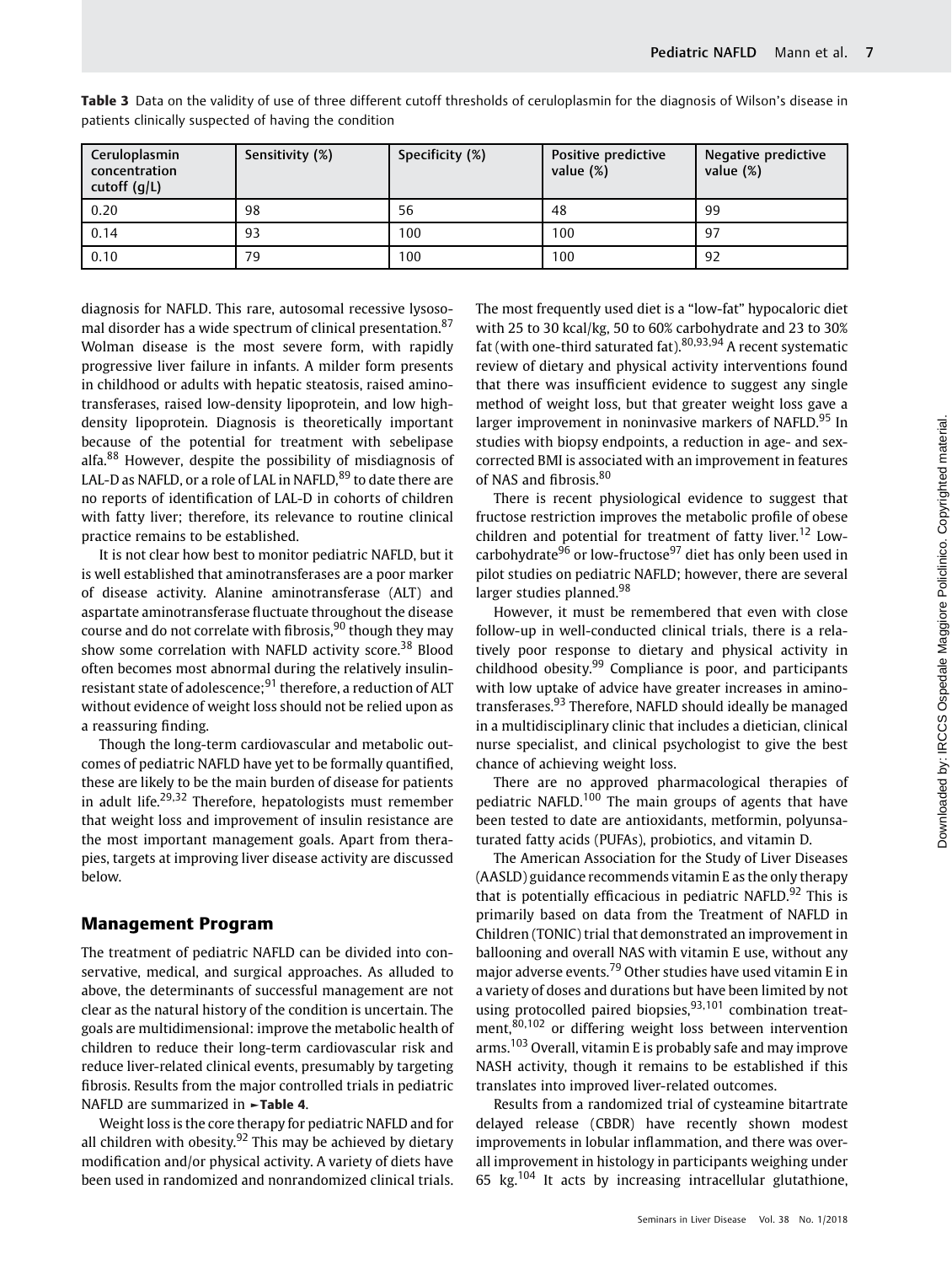| <b>Trial</b>                        | $\mathsf{N}$ | Intervention                                                                        | End points                                                                                                                           |
|-------------------------------------|--------------|-------------------------------------------------------------------------------------|--------------------------------------------------------------------------------------------------------------------------------------|
| Dietary intervention                |              |                                                                                     |                                                                                                                                      |
| Vos et al <sup>97</sup>             | 10           | Low-fructose vs. low-fat diet                                                       | Liver enzymes: no effect                                                                                                             |
| Ramon-Krauel<br>et al <sup>96</sup> | 16           | Low-glycemic-load vs. low-fat diet                                                  | Liver enzymes and MRS: improved but no dif-<br>ference between groups                                                                |
| Jin et al $^{128}$                  | 21           | Low-fructose vs. standard diet                                                      | Liver enzymes and MRS: no effect                                                                                                     |
| <b>Antioxidants</b>                 |              |                                                                                     |                                                                                                                                      |
| Vajro et al <sup>93</sup>           | 28           | Lifestyle vs. lifestyle $+$ vitamin E                                               | Liver enzymes: improved but no difference<br>between groups<br>US: unchanged                                                         |
| Nobili et al <sup>80</sup>          | 53           | Lifestyle vs. lifestyle $+$ vitamin E $+$ vitamin C                                 | Histological steatosis, lobular inflammation,<br>ballooning, and NAS: improved but no differ-<br>ence between groups                 |
| Wang et al <sup>103</sup>           | 76           | No intervention vs. strict lifestyle vs. unstruc-<br>tured lifestyle $+$ vitamin E. | Liver enzymes: improved with strict lifestyle<br>intervention<br>US: unchanged                                                       |
| Lavine et al <sup>79</sup>          | 173          | Metformin vs. vitamin E vs. placebo                                                 | NAS and ballooning improved with vitamin E<br>Liver enzymes: improved but no difference<br>between groups                            |
| Akcam et al <sup>101</sup>          | 67           | Lifestyle vs. lifestyle $+$ metformin vs. lifestyle<br>$+$ vitamin E                | Liver enzymes: improved but no difference<br>between groups                                                                          |
| Shiasi Arani et al <sup>105</sup>   | 119          | Metformin vs. vitamin E vs. placebo                                                 | US: improved but no difference between drugs                                                                                         |
| Schwimmer et al <sup>104</sup>      | 169          | CBDR vs. placebo                                                                    | Lobular inflammation: improved<br>Liver enzymes: improved                                                                            |
| Zöhrer et al <sup>102</sup>         | 40           | Lifestyle vs. lifestyle + DHA-Cho-VE                                                | Liver enzymes and US: improved with DHA-Cho-VE<br>Histological improvement in DHA-Cho-VE, but no<br>biopsy in placebo for comparison |
| Metformin                           |              |                                                                                     |                                                                                                                                      |
| Nadeau et al <sup>106</sup>         | 50           | Lifestyle vs. lifestyle $+$ metformin                                               | Liver enzymes: improved but no difference<br>between groups<br>US: improved with metformin                                           |
| Polyunsaturated fatty acids         |              |                                                                                     |                                                                                                                                      |
| Nobili et al <sup>108</sup>         | 60           | DHA vs. placebo                                                                     | Liver enzymes and US steatosis: improved                                                                                             |
| Boyraz et al94                      | 108          | Lifestyle vs. lifestyle $+$ PUFA                                                    | Liver enzymes and US: improved in lifestyle $+$<br>PUFA group                                                                        |
| Janczyk et al <sup>129</sup>        | 76           | DHA/EPA vs. placebo                                                                 | Liver enzymes and US: improved but no differ-<br>ence between groups                                                                 |
| Pacifico et al <sup>109</sup>       | 51           | DHA vs. placebo                                                                     | Liver enzymes: improved but no difference<br>between groups<br>MRI hepatic fat: improved                                             |
| Della Corte, et al <sup>117</sup>   | 41           | $DHA + vitamin D vs. placebo$                                                       | Liver enzymes: improved<br>Histological improvement in $DHA + V$ itamin D,<br>but no biopsy in placebo for comparison                |
| <b>Probiotics</b>                   |              |                                                                                     |                                                                                                                                      |
| Vajro et al 130                     | 20           | Lactobacillus vs. placebo                                                           | Liver enzymes: improved<br>US: unchanged                                                                                             |
| Alisi et al <sup>110</sup>          | 44           | Lifestyle vs. lifestyle $+$ VSL#3                                                   | Liver enzymes: unchanged<br>US: improved with VSL#3                                                                                  |
| Famouri et al <sup>111</sup>        | 64           | Prokid probiotic vs. placebo                                                        | Liver enzymes and US steatosis: improved                                                                                             |
| Bariatric surgery                   |              |                                                                                     |                                                                                                                                      |
| Manco et al <sup>118</sup>          | 93           | Sleeve gastrectomy vs. IGWLD vs. lifestyle<br>(nonrandomized)                       | Fibrosis and NASH: improved most in sleeve<br>qastrectomy as well as in IGWLD                                                        |

#### Table 4 Randomized controlled trials in pediatric NAFLD

Abbreviations: CBDR, cysteamine bitartrate delayed release; DHA, docosahexaenoic acid; DHA-Cho-VE, docosahexaenoic acid with choline and vitamin E; EPA, eicosapentaenoic acid; IGWLD, intragastric weight loss device; MRS, magnetic resonance spectroscopy; NAFLD, nonalcoholic fatty liver disease; NAS, NAFLD activity score; NASH, nonalcoholic steatohepatitis; PUFA, polyunsaturated fatty acids; US, ultrasound; VSL#3, a probiotic mixture.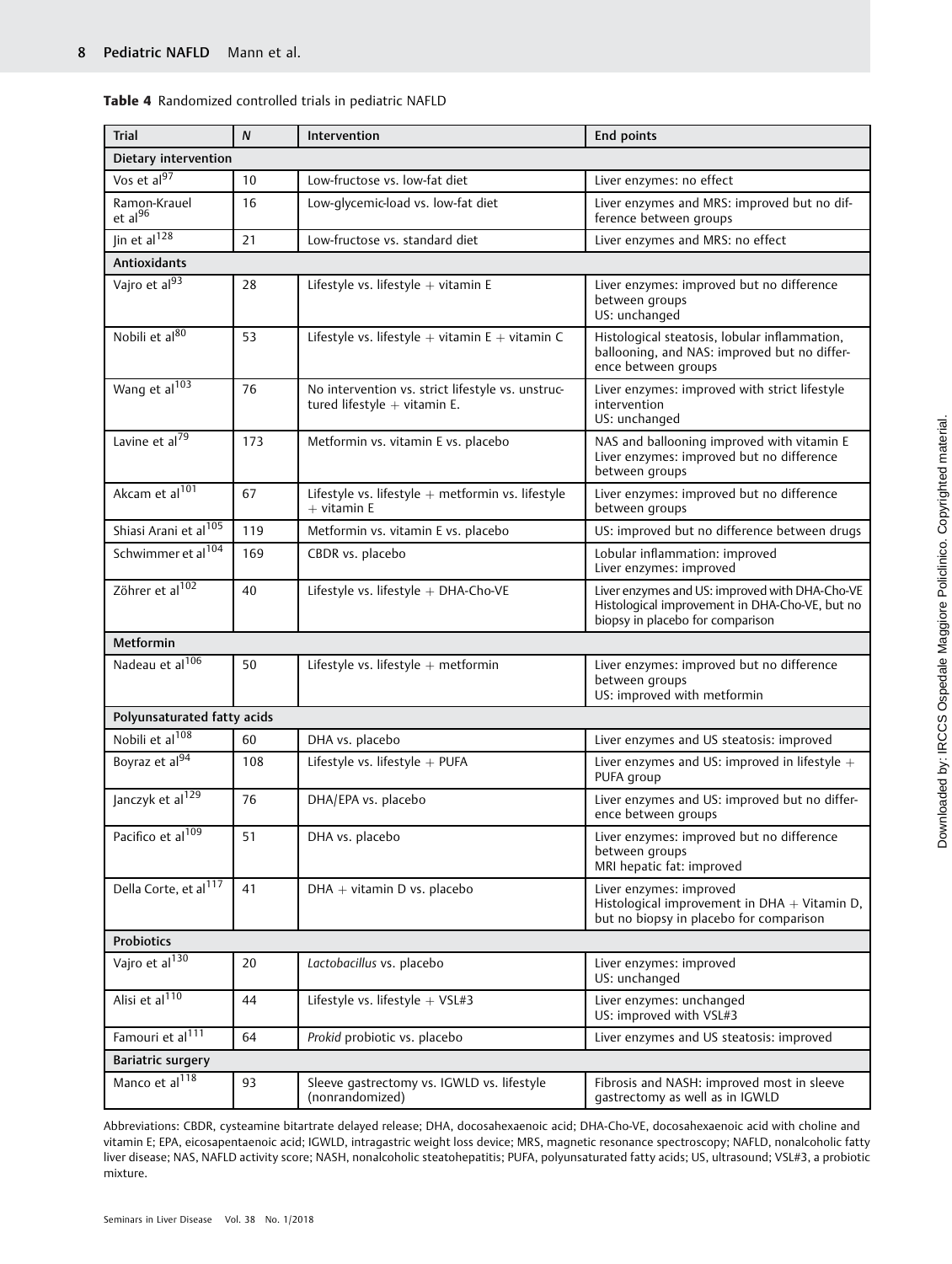which then scavenges oxygen free radicals. The evidence body for CBDR is smaller than that for vitamin E, and it is likely that further studies will be required before it is incorporated into guidelines.

Metformin has hadmore modest results, with some reports of improved radiological evidence of steatosis, $105,106$  but randomized biopsy data are limited than those from the TONIC trial.<sup>79</sup> However, aside from its effects on the liver, metformin may be used by pediatric endocrinologists in children with insulin resistance and thus at a risk of type 2 diabetes.<sup>99,107</sup> At this time, consensus guidelines do not recommend metformin as a primary treatment for NAFLD or NASH.

PUFAs, mostly docosahexaenoic acid (DHA) and eicosapentaenoic acid, are given with the aim of alerting the composition of the hepatic lipidome and reducing lipotoxicity. Noninvasive data are encouraging, where use of at least 250 mg per day for 6 months may result in reduction of radiological steatosis, but there are no biopsy data available to confirm these findings.<sup>94,108,109</sup>

The evidence of use of probiotics is similar: a variety of regimens have been used in trials for pediatric NAFLD, but there are no studies with biopsy endpoints to date.<sup>110,111</sup> Although there is a large body of evidence that confirms the association of intestinal dysbiosis with obesity and NAFLD, $112-114$  there are little data to support modulation of the microbiome as a primary treatment strategy.

The association of vitamin D deficiency with pediatric obesity, $115$  NAFLD, and NASH $116$  is relatively well established, and the use of replacement therapy in deficient children is logical. Indeed, in children deficient in vitamin D, replacement in combination with DHA does improve histology.<sup>117</sup> However, it remains to be demonstrated whether children with acceptable 25-OH- $D_3$  ( $>20$  ng/L) benefit from supplementary vitamin D. In addition, the risk of hypervitaminosis and resulting renal impairment must be considered.

Finally, bariatric surgery is a treatment option for severe pediatric obesity with comorbidities. Expert consensus recommends that NAFLD should not be a primary indication for weight loss surgery; however, evidence does suggest it to be of use, with potential for reversal of fibrosis.<sup>118,119</sup> These findings are consistent with data from adults, though there were insufficient unbiased studies for a Cochrane review to recommend it as a primary treatment.<sup>120</sup> However, the longterm data are clear that bariatric surgery improves the metabolic and cardiovascular outcomes for obese individuals,  $121$  and therefore it may be part of the care for patients with NAFLD. The psychological effects of bariatric surgery are not to be underestimated, and there are emerging data on the impact that such operations have on patients later in adult life.<sup>122</sup>

Therefore, weight loss is the primary treatment of pediatric NAFLD, and it appears that the method by which this is achieved does not affect the outcome. Vitamin E is the only drug treatment that may be a direct hepatic benefit, but pharmacological management of the liver is a small component of the overall care for children with the metabolic syndrome.

# Implications and Future Directions

The implications of these data are that pediatric NAFLD is increasing, and that these patients will become adults with end-stage liver disease or HCC in 10 to 30 years' time. Weight loss is the only intervention demonstrated to have significant efficacy. Further investigation into the pathogenesis of pediatric NAFLD is needed to complement translational studies, with an aim to develop novel therapeutic strategies. There are only a few agents in trials in children, and drug development is progressing at a much slower rate than in adults.

Future directions must focus on establishing and expanding our understanding of NAFLD pathogenesis with a translational therapy in mind, for example, determining the microbiome phylogeny associated with less severe fibrosis and trialing probiotic therapy. It may also involve exploring whether recent advances in adult hepatology are also applicable to pediatrics, such as the role of VAP-1 in gut–liver axis, which has not yet been investigated in children. There is much heterogeneity in investigations of NAFLD, particularly in regard to the use of biopsy, and establishing biomarkers that correlate with histology progression and clinical outcomes remains a major target. Finally, despite weight loss being the primary treatment for NAFLD, minimal progress has been made in guidance on determining the optimal regimen of lifestyle changes.

In conclusion, despite major advances in understanding, research in pediatric NAFLD has not yet translated into patient benefit. It is an important condition with unmet scientific and clinical needs that requires urgent attention to slow the future epidemic of end-stage liver disease in adults.

## Abbreviations

| <b>NAFLD</b> | nonalcoholic fatty liver disease |  |  |
|--------------|----------------------------------|--|--|
|              |                                  |  |  |

- NAFL nonalcoholic fatty liver
- NASH nonalcoholic steatohepatitis.

#### Conflict of Interest

All authors declare that there is no conflict of interest that could be perceived as affecting the impartiality of the reported research.

#### Funding

No external funding supported the research described in this manuscript. This research did not receive any specific grant from any funding agency in the public, commercial, or not-for-profit sector.

#### Authors' Contribution

All authors equally participated to the manuscript, approved the final version as submitted, and agreed to be accountable for all aspects of the work.

#### References

1 Nobili V, Svegliati-Baroni G, Alisi A, Miele L, Valenti L, Vajro P. A 360-degree overview of paediatric NAFLD: recent insights. J Hepatol 2013;58(06):1218–1229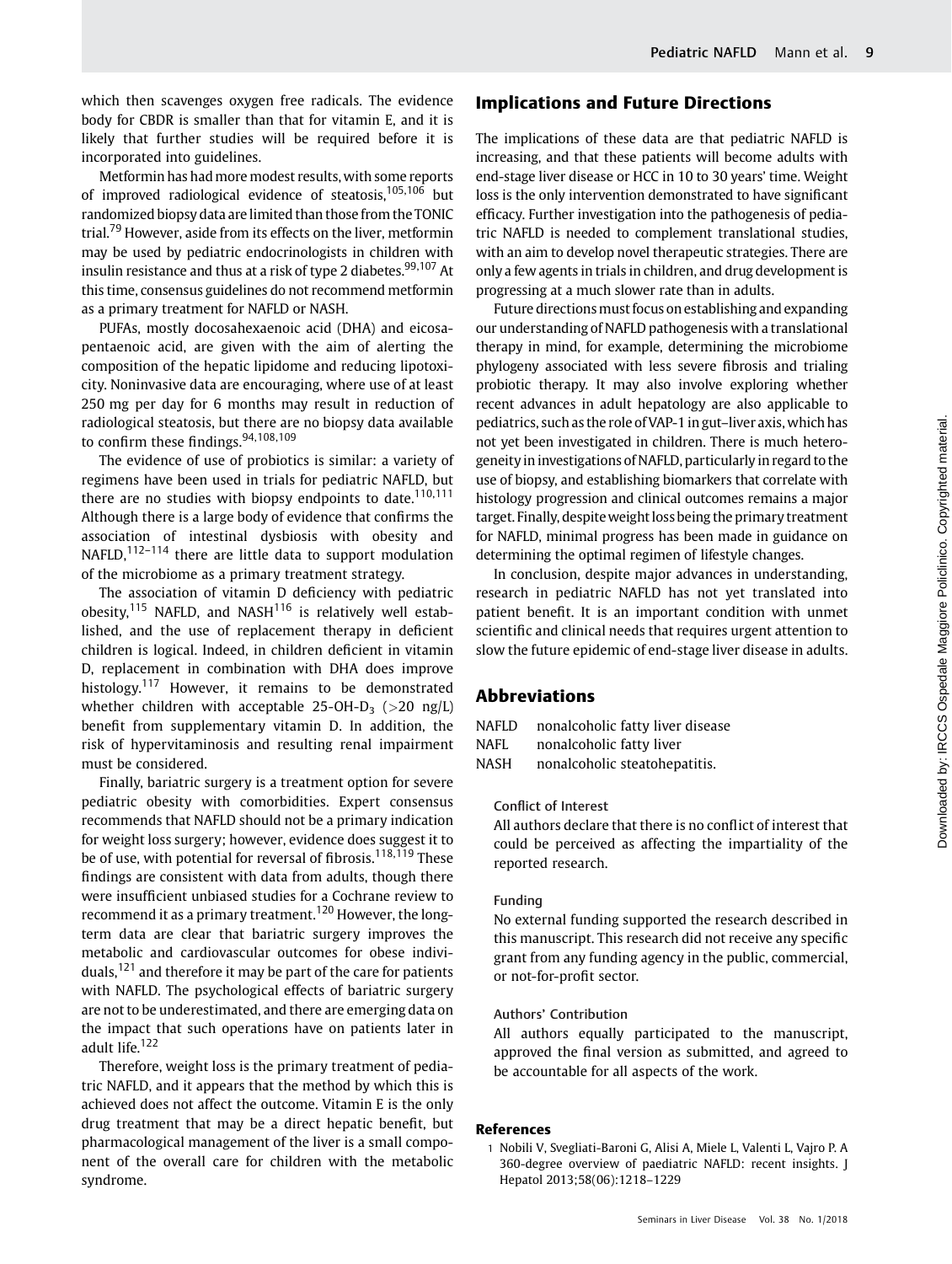- 2 Mencin AA, Lavine JE. Nonalcoholic fatty liver disease in children. Curr Opin Clin Nutr Metab Care 2011;14(02):151–157
- 3 Schwimmer JB, Deutsch R, Kahen T, Lavine JE, Stanley C, Behling C. Prevalence of fatty liver in children and adolescents. Pediatrics 2006;118(04):1388–1393
- 4 Pacifico L, Poggiogalle E, Cantisani V, et al. Pediatric nonalcoholic fatty liver disease: a clinical and laboratory challenge. World J Hepatol 2010;2(07):275–288
- 5 Anderson EL, Howe LD, Jones HE, Higgins JP, Lawlor DA, Fraser A. The prevalence of non-alcoholic fatty liver disease in children and adolescents: a systematic review and meta-analysis. PLoS One 2015;10(10):e0140908
- 6 Gaggini M, Morelli M, Buzzigoli E, DeFronzo RA, Bugianesi E, Gastaldelli A. Non-alcoholic fatty liver disease (NAFLD) and its connection with insulin resistance, dyslipidemia, atherosclerosis and coronary heart disease. Nutrients 2013;5(05): 1544–1560
- 7 Valenti L, Bugianesi E, Pajvani U, Targher G. Nonalcoholic fatty liver disease: cause or consequence of type 2 diabetes? Liver Int 2016;36(11):1563–1579
- 8 Nobili V, Liccardo D, Bedogni G, et al. Influence of dietary pattern, physical activity, and I148M PNPLA3 on steatosis severity in atrisk adolescents. Genes Nutr 2014;9(03):392
- 9 Dongiovanni P, Valenti L. Genetics of nonalcoholic fatty liver disease. Metabolism 2016;65(08):1026–1037
- 10 Dongiovanni P, Lanti C, Riso P, Valenti L. Nutritional therapy for nonalcoholic fatty liver disease. J Nutr Biochem 2016;29:1–11
- 11 Vos MB, Lavine JE. Dietary fructose in nonalcoholic fatty liver disease. Hepatology 2013;57(06):2525–2531
- 12 Schwarz JM, Noworolski SM, Erkin-Cakmak A, et al. Effects of dietary fructose restriction on liver fat, de novo lipogenesis, and insulin kinetics in children with obesity. Gastroenterology 2017; 153(03):743–752
- 13 Mosca A, Nobili V, De Vito R, et al. Serum uric acid concentrations and fructose consumption are independently associated with NASH in children and adolescents. J Hepatol 2017;66(05): 1031–1036
- 14 Santoro N, Savoye M, Kim G, et al. Hepatic fat accumulation is modulated by the interaction between the rs738409 variant in the PNPLA3 gene and the dietary omega6/omega3 PUFA intake. PLoS One 2012;7(05):e37827
- 15 Romeo S, Kozlitina J, Xing C, et al. Genetic variation in PNPLA3 confers susceptibility to nonalcoholic fatty liver disease. Nat Genet 2008;40(12):1461–1465
- 16 Kozlitina J, Smagris E, Stender S, et al. Exome-wide association study identifies a TM6SF2 variant that confers susceptibility to nonalcoholic fatty liver disease. Nat Genet 2014;46(04):352–356
- 17 Mancina RM, Dongiovanni P, Petta S, et al. The MBOAT7-TMC4 variant rs641738 increases risk of nonalcoholic fatty liver disease in individuals of European descent. Gastroenterology 2016; 150(05):1219–1230.e6
- 18 Schwimmer JB, McGreal N, Deutsch R, Finegold MJ, Lavine JE. Influence of gender, race, and ethnicity on suspected fatty liver in obese adolescents. Pediatrics 2005;115(05):e561–e565
- 19 Dongiovanni P, Romeo S, Valenti L. Genetic factors in the pathogenesis of nonalcoholic fatty liver and steatohepatitis. BioMed Res Int 2015;2015:460190
- 20 Dongiovanni P, Donati B, Fares R, et al. PNPLA3 I148M polymorphism and progressive liver disease. World J Gastroenterol 2013;19(41):6969–6978
- 21 Dongiovanni P, Petta S, Maglio C, et al. Transmembrane 6 superfamily member 2 gene variant disentangles nonalcoholic steatohepatitis from cardiovascular disease. Hepatology 2015;61 (02):506–514
- 22 Santoro N, Zhang CK, Zhao H, et al. Variant in the glucokinase regulatory protein (GCKR) gene is associated with fatty liver in obese children and adolescents. Hepatology 2012;55(03): 781–789
- 23 Suomela E, Oikonen M, Pitkänen N, et al. Childhood predictors of adult fatty liver. The Cardiovascular Risk in Young Finns Study. J Hepatol 2016;65(04):784–790
- 24 Sun C, Fan JG, Qiao L. Potential epigenetic mechanism in nonalcoholic Fatty liver disease. Int J Mol Sci 2015;16(03): 5161–5179
- 25 Nobili V, Marcellini M, Marchesini G, et al. Intrauterine growth retardation, insulin resistance, and nonalcoholic fatty liver disease in children. Diabetes Care 2007;30(10):2638–2640
- 26 Kleiner DE, Brunt EM, Van Natta M, et al; Nonalcoholic Steatohepatitis Clinical Research Network. Design and validation of a histological scoring system for nonalcoholic fatty liver disease. Hepatology 2005;41(06):1313–1321
- 27 Dongiovanni P, Fracanzani AL, Fargion S, Valenti L. Iron in fatty liver and in the metabolic syndrome: a promising therapeutic target. J Hepatol 2011;55(04):920–932
- 28 Singh S, Allen AM, Wang Z, Prokop LJ, Murad MH, Loomba R. Fibrosis progression in nonalcoholic fatty liver vs nonalcoholic steatohepatitis: a systematic review and meta-analysis of paired-biopsy studies. Clin Gastroenterol Hepatol 2015;13 (04):643–54.e1, 9, quiz e39–e40
- 29 Angulo P, Kleiner DE, Dam-Larsen S, et al. Liver fibrosis, but no other histologic features, is associated with long-term outcomes of patients with nonalcoholic fatty liver disease. Gastroenterology 2015;149(02):389–97.e10
- 30 Ekstedt M, Hagström H, Nasr P, et al. Fibrosis stage is the strongest predictor for disease-specific mortality in NAFLD after up to 33 years of follow-up. Hepatology 2015;61(05):1547–1554
- 31 Dulai PS, Singh S, Patel J, et al. Increased risk of mortality by fibrosis stage in nonalcoholic fatty liver disease: systematic review and meta-analysis. Hepatology 2017;65(05):1557–1565
- 32 Hagström H, Nasr P, Ekstedt M, et al. Fibrosis stage but not NASH predicts mortality and time to development of severe liver disease in biopsy-proven NAFLD. J Hepatol 2017;67(06): 1265–1273
- 33 Schwimmer JB, Behling C, Newbury R, et al. Histopathology of pediatric nonalcoholic fatty liver disease. Hepatology 2005;42 (03):641–649
- 34 Ko JS, Yoon JM, Yang HR, et al. Clinical and histological features of nonalcoholic fatty liver disease in children. Dig Dis Sci 2009;54 (10):2225–2230
- 35 Takahashi Y, Inui A, Fujisawa T, Takikawa H, Fukusato T. Histopathological characteristics of non-alcoholic fatty liver disease in children: comparison with adult cases. Hepatol Res 2011;41 (11):1066–1074
- 36 Skoien R, Richardson MM, Jonsson JR, et al. Heterogeneity of fibrosis patterns in non-alcoholic fatty liver disease supports the presence of multiple fibrogenic pathways. Liver Int 2013;33(04): 624–632
- 37 Brunt EM, Kleiner DE, Wilson LA, et al; NASH Clinical Research NetworkA list of members of the Nonalcoholic Steatohepatitis Clinical Research Network can be found in the Appendix. Portal chronic inflammation in nonalcoholic fatty liver disease (NAFLD): a histologic marker of advanced NAFLD-Clinicopathologic correlations from the nonalcoholic steatohepatitis clinical research network. Hepatology 2009;49(03):809–820
- 38 Mann JP, De Vito R, Mosca A, et al. Portal inflammation is independently associated with fibrosis and metabolic syndrome in pediatric nonalcoholic fatty liver disease. Hepatology 2016;63 (03):745–753
- 39 Scorletti E, Calder PC, Byrne CD. Non-alcoholic fatty liver disease and cardiovascular risk: metabolic aspects and novel treatments. Endocrine 2011;40(03):332–343
- 40 Byrne CD. Ectopic fat, insulin resistance and non-alcoholic fatty liver disease. Proc Nutr Soc 2013;72(04):412–419
- 41 Angulo P, Hui JM, Marchesini G, et al. The NAFLD fibrosis score: a noninvasive system that identifies liver fibrosis in patients with NAFLD. Hepatology 2007;45(04):846–854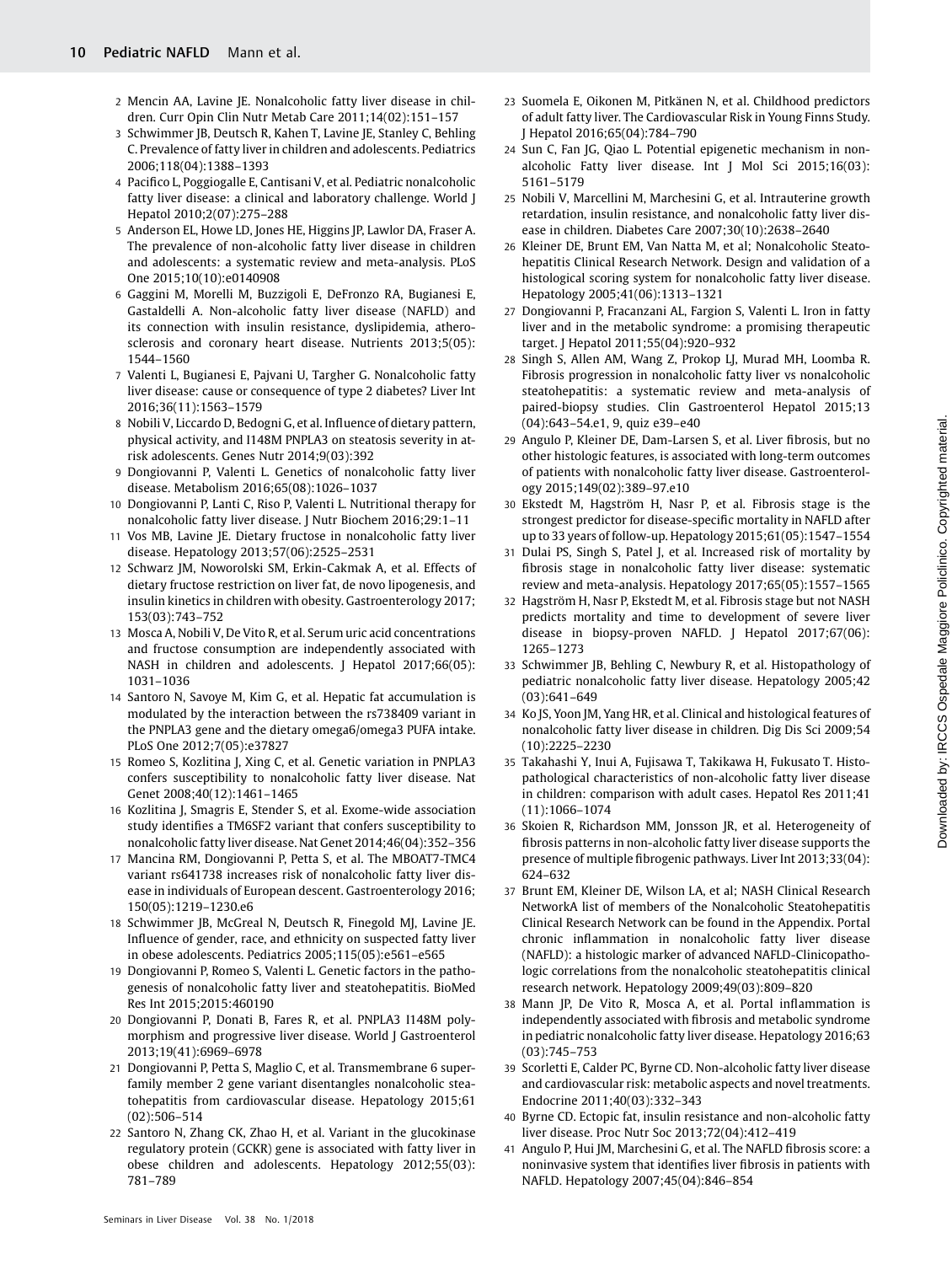- 42 Byrne CD, Olufadi R, Bruce KD, Cagampang FR, Ahmed MH. Metabolic disturbances in non-alcoholic fatty liver disease. Clin Sci (Lond) 2009;116(07):539–564
- 43 Kong L, Lu Y, Zhang S, Nan Y, Qiao L. Role of nutrition, gene polymorphism, and gut microbiota in non-alcoholic fatty liver disease. Discov Med 2017;24(131):95–106
- 44 Modi N, Murgasova D, Ruager-Martin R, et al. The influence of maternal body mass index on infant adiposity and hepatic lipid content. Pediatr Res 2011;70(03):287–291
- 45 Brumbaugh DE, Tearse P, Cree-Green M, et al. Intrahepatic fat is increased in the neonatal offspring of obese women with gestational diabetes. J Pediatr 2013;162(05):930–6.e1
- 46 Brumbaugh DE, Friedman JE. Developmental origins of nonalcoholic fatty liver disease. Pediatr Res 2014;75(1–2):140–147
- 47 Holland ML, Lowe R, Caton PW, et al. Early-life nutrition modulates the epigenetic state of specific rDNA genetic variants in mice. Science 2016;353(6298):495–498
- 48 Tarry-Adkins JL, Fernandez-Twinn DS, Hargreaves IP, et al. Coenzyme Q10 prevents hepatic fibrosis, inflammation, and oxidative stress in a male rat model of poor maternal nutrition and accelerated postnatal growth. Am J Clin Nutr 2016;103(02): 579–588
- 49 Alfaradhi MZ, Kusinski LC, Fernandez-Twinn DS, et al. Maternal obesity in pregnancy developmentally programs adipose tissue inflammation in young, lean male mice offspring. Endocrinology 2016;157(11):4246–4256
- 50 Fernandez-Twinn DS, Gascoin G, Musial B, et al. Exercise rescues obese mothers' insulin sensitivity, placental hypoxia and male offspring insulin sensitivity. Sci Rep 2017;7:44650
- 51 Sutton EF, Gilmore LA, Dunger DB, et al. Developmental programming: state-of-the-science and future directions-Summary from a Pennington Biomedical symposium. Obesity (Silver Spring) 2016;24(05):1018–1026
- 52 Wesolowski SR, Kasmi KC, Jonscher KR, Friedman JE. Developmental origins of NAFLD: a womb with a clue. Nat Rev Gastroenterol Hepatol 2017;14(02):81–96
- 53 Mouralidarane A, Soeda J, Visconti-Pugmire C, et al. Maternal obesity programs offspring nonalcoholic fatty liver disease by innate immune dysfunction in mice. Hepatology 2013;58(01): 128–138
- 54 Li M, Reynolds CM, Segovia SA, Gray C, Vickers MH. Developmental programming of nonalcoholic fatty liver disease: the effect of early life nutrition on susceptibility and disease severity in later life. BioMed Res Int 2015;2015:437107
- 55 Herrera E, Amusquivar E. Lipid metabolism in the fetus and the newborn. Diabetes Metab Res Rev 2000;16(03):202–210
- 56 Bruce KD, Cagampang FR, Argenton M, et al. Maternal high-fat feeding primes steatohepatitis in adult mice offspring, involving mitochondrial dysfunction and altered lipogenesis gene expression. Hepatology 2009;50(06):1796–1808
- 57 Hales CN, Barker DJP. The thrifty phenotype hypothesis. Br Med Bull 2001;60:5–20
- 58 Bugianesi E, Bizzarri C, Rosso C, et al. Low birthweight increases the likelihood of severe steatosis in pediatric non-alcoholic fatty liver disease. Am J Gastroenterol 2017;112(08):1277–1286
- 59 Clària J, González-Périz A, López-Vicario C, Rius B, Titos E. New insights into the role of macrophages in adipose tissue inflammation and fatty liver disease: modulation by endogenous omega-3 fatty Acid-derived lipid mediators. Front Immunol 2011;2:49
- 60 Rius B, López-Vicario C, González-Périz A, et al. Resolution of inflammation in obesity-induced liver disease. Front Immunol 2012;3:257
- 61 Moran A, Jacobs DR Jr, Steinberger J, et al. Insulin resistance during puberty: results from clamp studies in 357 children. Diabetes 1999;48(10):2039–2044
- 62 Moran A, Jacobs DR Jr, Steinberger J, et al. Changes in insulin resistance and cardiovascular risk during adolescence: establish-

ment of differential risk in males and females. Circulation 2008; 117(18):2361–2368

- 63 Vos MB, Kimmons JE, Gillespie C, Welsh J, Blanck HM. Dietary fructose consumption among US children and adults: the Third National Health and Nutrition Examination Survey. Medscape J Med 2008;10(07):160
- 64 Softic S, Gupta MK, Wang GX, et al. Divergent effects of glucose and fructose on hepatic lipogenesis and insulin signaling. J Clin Invest 2017;127(11):4059–4074
- 65 Geisler CE, Renquist BJ. Hepatic lipid accumulation: cause and consequence of dysregulated glucoregulatory hormones. J Endocrinol 2017;234(01):R1–R21
- 66 Solinas G, Borén J, Dulloo AG. De novo lipogenesis in metabolic homeostasis: more friend than foe? Mol Metab 2015;4(05): 367–377
- 67 Bode JC, Zelder O, Rumpelt HJ, Wittkamp U. Depletion of liver adenosine phosphates and metabolic effects of intravenous infusion of fructose or sorbitol in man and in the rat. Eur J Clin Invest 1973;3(05):436–441
- 68 Crescenzo R, Bianco F, Falcone I, Coppola P, Liverini G, Iossa S. Increased hepatic de novo lipogenesis and mitochondrial efficiency in a model of obesity induced by diets rich in fructose. Eur J Nutr 2013;52(02):537–545
- 69 Softic S, Cohen DE, Kahn CR. Role of dietary fructose and hepatic de novo lipogenesis in fatty liver disease. Dig Dis Sci 2016;61 (05):1282–1293
- 70 Diggle CP, Shires M, Leitch D, et al. Ketohexokinase: expression and localization of the principal fructose-metabolizing enzyme. J Histochem Cytochem 2009;57(08):763–774
- 71 Petrie JL, Patman GL, Sinha I, Alexander TD, Reeves HL, Agius L. The rate of production of uric acid by hepatocytes is a sensitive index of compromised cell ATP homeostasis. Am J Physiol Endocrinol Metab 2013;305(10):E1255–E1265
- 72 Serdula MK, Ivery D, Coates RJ, Freedman DS, Williamson DF, Byers T. Do obese children become obese adults? A review of the literature. Prev Med 1993;22(02):167–177
- 73 Feldstein AE, Charatcharoenwitthaya P, Treeprasertsuk S, Benson JT, Enders FB, Angulo P. The natural history of non-alcoholic fatty liver disease in children: a follow-up study for up to 20 years. Gut 2009;58(11):1538–1544
- 74 Molleston JP, White F, Teckman J, Fitzgerald JF. Obese children with steatohepatitis can develop cirrhosis in childhood. Am J Gastroenterol 2002;97(09):2460–2462
- 75 Vajro P, Lenta S, Socha P, et al. Diagnosis of nonalcoholic fatty liver disease in children and adolescents: position paper of the ESPGHAN Hepatology Committee. J Pediatr Gastroenterol Nutr 2012;54(05):700–713
- 76 Adams LA, Feldstein A, Lindor KD, Angulo P. Nonalcoholic fatty liver disease among patients with hypothalamic and pituitary dysfunction. Hepatology 2004;39(04):909–914
- 77 Unalp-Arida A, Ruhl CE. Liver fibrosis scores predict liver disease mortality in the United States population. Hepatology 2017;66 (01):84–95
- 78 Nobili V, Alisi A, Vania A, Tiribelli C, Pietrobattista A, Bedogni G. The pediatric NAFLD fibrosis index: a predictor of liver fibrosis in children with non-alcoholic fatty liver disease. BMC Med 2009; 7:21
- 79 Lavine JE, Schwimmer JB, Van Natta ML, et al; Nonalcoholic Steatohepatitis Clinical Research Network. Effect of vitamin E or metformin for treatment of nonalcoholic fatty liver disease in children and adolescents: the TONIC randomized controlled trial. JAMA 2011;305(16):1659–1668
- 80 Nobili V, Manco M, Devito R, et al. Lifestyle intervention and antioxidant therapy in children with nonalcoholic fatty liver disease: a randomized, controlled trial. Hepatology 2008;48 (01):119–128
- 81 Barritt AS IV, Gitlin N, Klein S, et al. Design and rationale for a real-world observational cohort of patients with nonalcoholic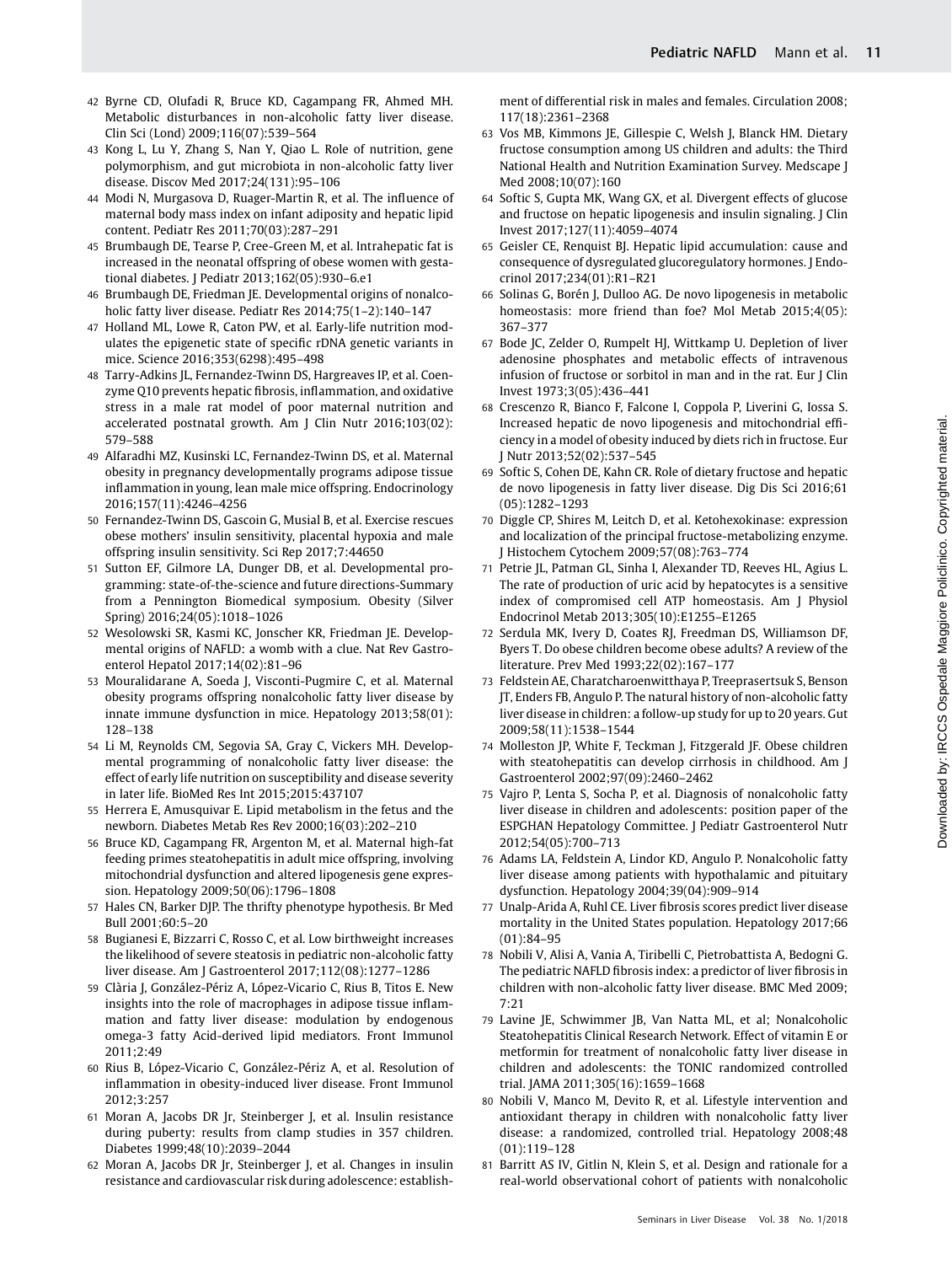fatty liver disease: the TARGET-NASH study. Contemp Clin Trials 2017;61:33–38

- 82 Mann J, et al. European Paediatric NAFLD Registry (EU-PNAFLD). 2017. Project ID: 174534 (UK)
- 83 Feldman A, Eder SK, Felder TK, et al. Clinical and metabolic characterization of lean Caucasian subjects with non-alcoholic fatty liver. Am J Gastroenterol 2017;112(01):102–110
- 84 Parker VE, Semple RK. Genetics in endocrinology: genetic forms of severe insulin resistance: what endocrinologists should know. Eur J Endocrinol 2013;169(04):R71–R80
- 85 Mak CM, Lam CW, Tam S. Diagnostic accuracy of serum ceruloplasmin in Wilson disease: determination of sensitivity and specificity by ROC curve analysis among ATP7B-genotyped subjects. Clin Chem 2008;54(08):1356–1362
- 86 European Association for Study of Liver. EASL Clinical Practice Guidelines: Wilson's disease. J Hepatol 2012;56(03):671–685
- 87 Burton BK, Deegan PB, Enns GM, et al. Clinical features of lysosomal acid lipase deficiency. J Pediatr Gastroenterol Nutr 2015;61(06):619–625
- 88 Burton BK, Balwani M, Feillet F, et al. A phase 3 trial of sebelipase alfa in lysosomal acid lipase deficiency. N Engl J Med 2015;373 (11):1010–1020
- 89 Selvakumar PK, Kabbany MN, Lopez R, et al. Reduced lysosomal acid lipase activity - a potential role in the pathogenesis of non alcoholic fatty liver disease in pediatric patients. Dig Liver Dis 2016;48(08):909–913
- 90 Molleston JP, Schwimmer JB, Yates KP, et al; NASH Clinical Research Network. Histological abnormalities in children with nonalcoholic fatty liver disease and normal or mildly elevated alanine aminotransferase levels. J Pediatr 2014;164(04): 707–713.e3
- 91 Burgert TS, Taksali SE, Dziura J, et al. Alanine aminotransferase levels and fatty liver in childhood obesity: associations with insulin resistance, adiponectin, and visceral fat. J Clin Endocrinol Metab 2006;91(11):4287–4294
- 92 Chalasani N, Younossi Z, Lavine JE, et al. The diagnosis and management of nonalcoholic fatty liver disease: practice guidance from the American Association for the Study of Liver Diseases. Hepatology 2018;67(01):328–357
- 93 Vajro P, Mandato C, Franzese A, et al. Vitamin E treatment in pediatric obesity-related liver disease: a randomized study. J Pediatr Gastroenterol Nutr 2004;38(01):48–55
- 94 Boyraz M, Pirgon Ö, Dündar B, Çekmez F, Hatipoğlu N. Long-term treatment with n-3 polyunsaturated fatty acids as a monotherapy in children with nonalcoholic fatty liver disease. J Clin Res Pediatr Endocrinol 2015;7(02):121–127
- 95 Gibson PS, Lang S, Dhawan A, et al. Systematic review: nutrition and physical activity in the management of paediatric nonalcoholic fatty liver disease. J Pediatr Gastroenterol Nutr 2017;65 (02):141–149
- 96 Ramon-Krauel M, Salsberg SL, Ebbeling CB, et al. A low-glycemicload versus low-fat diet in the treatment of fatty liver in obese children. Child Obes 2013;9(03):252–260
- 97 Vos MB, Weber MB, Welsh J, et al. Fructose and oxidized lowdensity lipoprotein in pediatric nonalcoholic fatty liver disease: a pilot study. Arch Pediatr Adolesc Med 2009;163(07):674–675
- 98 Goss A. A Carbohydrate-Restricted Diet to Reverse Fatty Liver in Adolescents with Obesity. Birmingham, AL: University of Alabama at Birmingham; 2017
- 99 O'Connor EA, Evans CV, Burda BU, Walsh ES, Eder M, Lozano P. Screening for obesity and intervention for weight management in children and adolescents: evidence report and systematic review for the US Preventive Services Task Force. JAMA 2017;317 (23):2427–2444
- 100 Schwimmer JB. Clinical advances in pediatric nonalcoholic fatty liver disease. Hepatology 2016;63(05):1718–1725
- 101 Akcam M, Boyaci A, Pirgon O, Kaya S, Uysal S, Dundar BN. Therapeutic effect of metformin and vitamin E versus prescrip-

tive diet in obese adolescents with fatty liver. Int J Vitam Nutr Res 2011;81(06):398–406

- 102 Zöhrer E, Alisi A, Jahnel J, et al. Efficacy of docosahexaenoic acidcholine-vitamin E in paediatric NASH: a randomized controlled clinical trial. Appl Physiol Nutr Metab 2017;42(09):948–954
- 103 Wang CL, Liang L, Fu JF, et al. Effect of lifestyle intervention on non-alcoholic fatty liver disease in Chinese obese children. World J Gastroenterol 2008;14(10):1598–1602
- 104 Schwimmer JB, Lavine JE, Wilson LA, et al; NASH CRN. In children with nonalcoholic fatty liver disease, cysteamine bitartrate delayed releaseimprovesliver enzymes but does not reduce disease activity scores. Gastroenterology 2016;151(06):1141–1154.e9
- 105 Shiasi Arani K, Taghavi Ardakani A, Moazami Goudarzi R, et al. Effect of vitamin E and metformin on fatty liver disease in obese children- randomized clinical trial. Iran J Public Health 2014;43 (10):1417–1423
- 106 Nadeau KJ, Ehlers LB, Zeitler PS, Love-Osborne K. Treatment of non-alcoholic fatty liver disease with metformin versus lifestyle intervention in insulin-resistant adolescents. Pediatr Diabetes 2009;10(01):5–13
- 107 Pastor-Villaescusa B, Cañete MD, Caballero-Villarraso J, et al. Metformin for obesity in prepubertal and pubertal children: a randomized controlled trial. Pediatrics 2017;140(01):e20164285
- 108 Nobili V, Alisi A, Della Corte C, et al. Docosahexaenoic acid for the treatment of fatty liver: randomised controlled trial in children. Nutr Metab Cardiovasc Dis 2013;23(11):1066–1070
- 109 Pacifico L, Bonci E, Di Martino M, et al. A double-blind, placebocontrolled randomized trial to evaluate the efficacy of docosahexaenoic acid supplementation on hepatic fat and associated cardiovascular risk factors in overweight children with nonalcoholic fatty liver disease. Nutr Metab Cardiovasc Dis 2015;25(08): 734–741
- 110 Alisi A, Bedogni G, Baviera G, et al. Randomised clinical trial: the beneficial effects of VSL#3 in obese children with non-alcoholic steatohepatitis. Aliment Pharmacol Ther 2014;39(11):1276–1285
- 111 Famouri F, Shariat Z, Hashemipour M, Keikha M, Kelishadi R. Effects of probiotics on nonalcoholic fatty liver disease in obese children and adolescents. J Pediatr Gastroenterol Nutr 2017;64 (03):413–417
- 112 Henao-Mejia J, Elinav E, Jin C, et al. Inflammasome-mediated dysbiosis regulates progression of NAFLD and obesity. Nature 2012;482(7384):179–185
- 113 Schnabl B, Brenner DA. Interactions between the intestinal microbiome and liver diseases. Gastroenterology 2014;146 (06):1513–1524
- 114 Leung DH, Yimlamai D. The intestinal microbiome and paediatric liver disease. Lancet Gastroenterol Hepatol 2017;2(06):446–455
- 115 Olson ML, Maalouf NM, Oden JD, White PC, Hutchison MR. Vitamin D deficiency in obese children and its relationship to glucose homeostasis. J Clin Endocrinol Metab 2012;97(01): 279–285
- 116 Eliades M, Spyrou E, Agrawal N, et al. Meta-analysis: vitamin D and non-alcoholic fatty liver disease. Aliment Pharmacol Ther 2013;38(03):246–254
- 117 Della Corte C, Carpino G, De Vito R, et al. Docosahexanoic acid plus vitamin D treatment improves features of NAFLD in children with serum vitamin D deficiency: results from a single centre trial. PLoS One 2016;11(12):e0168216
- 118 Manco M, Mosca A, De Peppo F, et al. The benefit of sleeve gastrectomy in obese adolescents on nonalcoholic steatohepatitis and hepatic fibrosis. J Pediatr 2017;180:31–37.e2
- 119 Nobili V, Vajro P, Dezsofi A, et al. Indications and limitations of bariatric intervention in severely obese children and adolescents with and without nonalcoholic steatohepatitis: ESPGHAN Hepatology Committee Position Statement. J Pediatr Gastroenterol Nutr 2015;60(04):550–561
- 120 Chavez-Tapia NC, Tellez-Avila FI, Barrientos-Gutierrez T, Mendez-Sanchez N, Lizardi-Cervera J, Uribe M. Bariatric surgery for